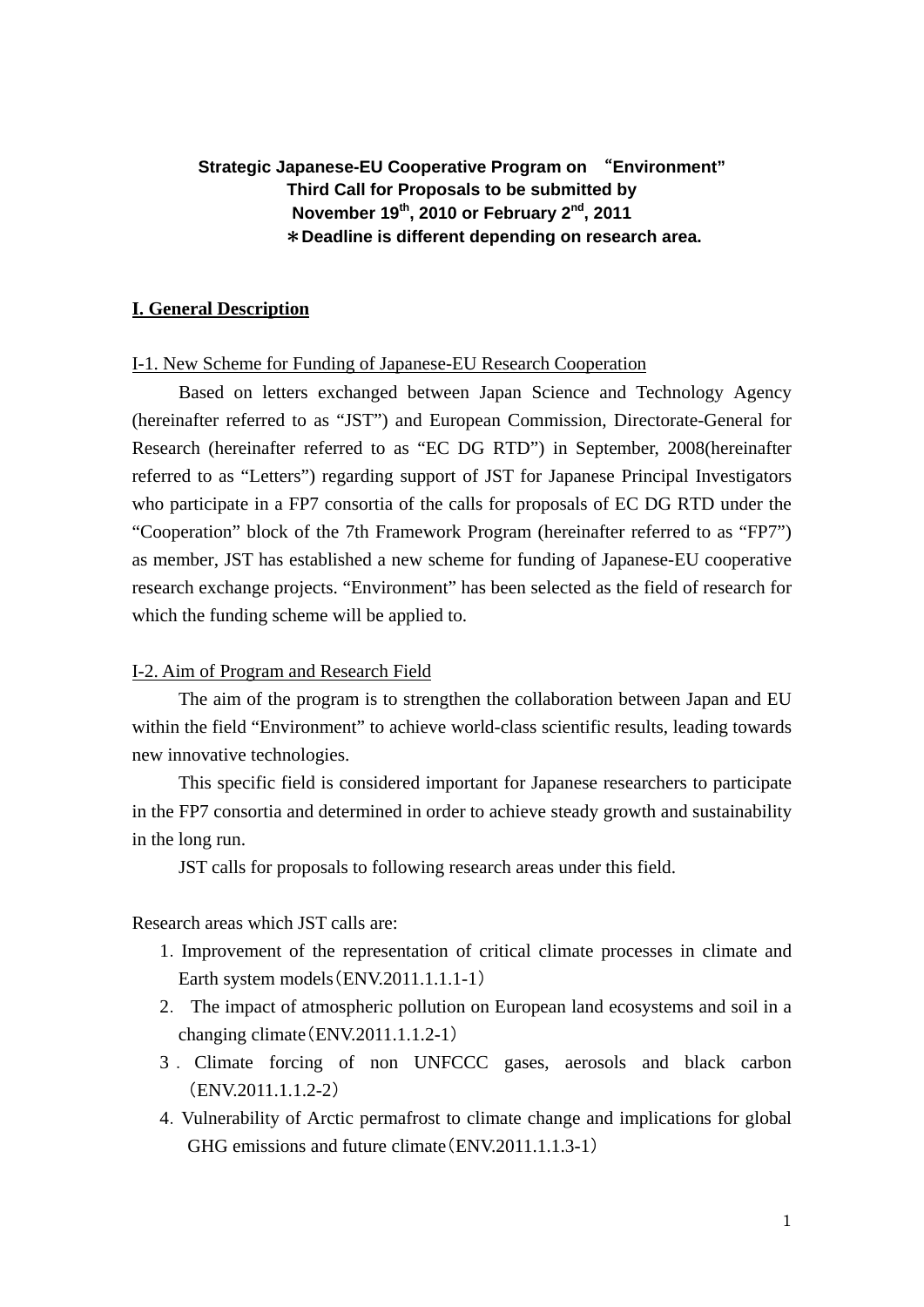- 5. Impacts of climate and land use changes in the Amazon(ENV.2011.1.1.5-1)
- 6.Combined exposures to environmental agents: integrated approaches to evaluate environment-health relationships in children(ENV.2011.1.2.2-1)
- 7.Lagoons in the context of climate change (ENV.2011.2.1.1-1)
- 8.Hydromorphology and ecological objectives of WFD (ENV.2011.2.1.2 -1)
- 9.Behaviour of ecosystems, thresholds and tipping points (ENV.2011.2.1.4-2)
- 10.Marine microbial diversity new insights into marine ecosystems functioning and its biotechnological potential (OCEAN.2011-2)
- 11.Natural water systems and treatment technologies to cope with water shortages in urbanised areas in India (ENV.2011.3.1.1-2)
- 12.Integration and optimisation of information for building a Global Carbon Observing System(ENV.2011.4.1.1-1)
- 13.Inter-operable integration of shared Earth Observations in the Global Context (ENV.2011.4.1.3-1)
- 14.Promoting conifer genomic resources(KBBE.2011.1.1-01)
- 15.Integrated approach to studying effects of combined biotic and abiotic stress in crop plants(KBBE.2011.1.1-02)
- 16.Root signalling, growth and development under abiotic stress conditions (KBBE.2011.1.2-05)
- 17.Plant photosynthetic efficiency: from a C3 to a C4 system(KBBE.2011.3.1-01)
- 18.BioWASTE Novel biotechnological approaches for transforming industrial and/or municipal biowaste into bioproducts – SICA(KBBE.2011.3.4-01)
- 19.Active nanomembranes/-filters/-adsorbents for efficient water treatment with stable or regenerable low-fouling surfaces(NMP.2011.1.2-3)
- 20.Intelligent testing strategies for nanomaterials impact and exposure towards regulation and clustering of materials(NMP.2011.1.3-3)

(The serials are the area number of the call of FP7.)

(The call of FP7: <http://cordis.europa.eu/fp7/dc/index.cfm>)

## I-3. Prospective Applicants

JST supports Japanese researchers who participate in FP7 consortia which apply into the research areas described above and calls for proposal to Japanese researchers to submit proposals for cooperative research projects.

Projects submitted by researchers who have already on-going research activities with each partner are highly welcome to reinforce and strengthen already initiated cooperation efforts.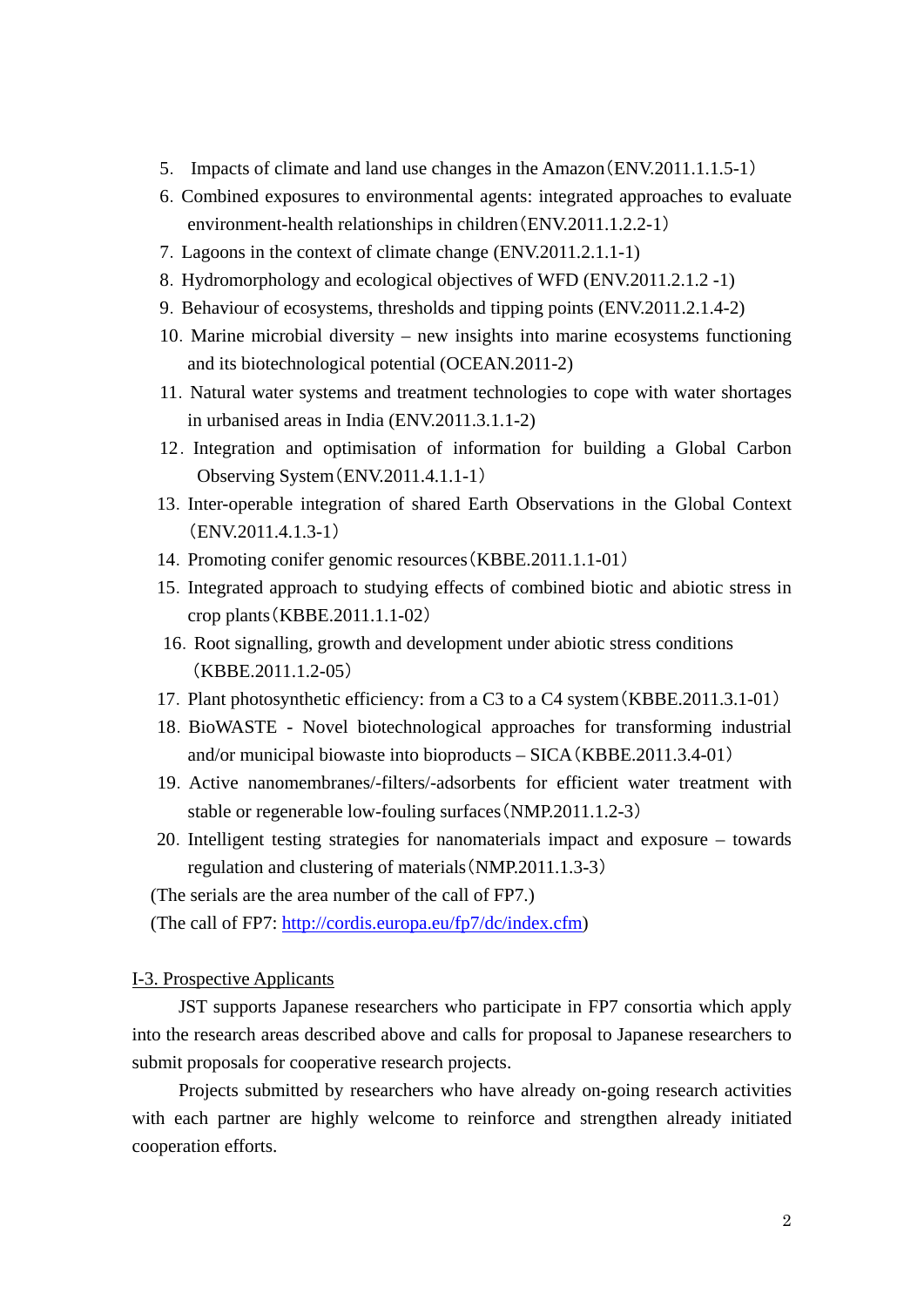All applicants must belong to Universities, Institutes or Companies, etc. (hereinafter referred to as the "institution") in Japan, and fulfill national eligibility rules for research grant application.

## **II. Financial Support by JST**

JST supports expenses for Japanese researchers who participate in FP7 consortia which selected by EC DG RTD.

(EC DG RTD supports expenses for researchers of EU and countries designated by FP7.)

## II-1. Budget

Budget of a project may differ in each year, depending on the content of activities, but the total budget for the Japanese side of a project over a full 3-year period (i.e., 36 months) should not exceed 22.5 million yen in principle. (Example: a proposal may envisage a budget of 6 million yen for the first year, 10 million yen for the second year and 6.5 million yen for the final year.)

Due to budget limitations of this program, amounts will be adjusted each year. Expenses for facilities and equipments may be requested, in principle, only for the first fiscal year.

## II-2. Cooperative Research Period

The cooperative research period shall be 3 years (i.e., 36 months) in total in principle, counting from the start date in the fall of 2011.

## II-3. Details of Support

This program is designed to support additional expenses related to cooperation with the FP7 consortia, such as expenses for travel and/or conducting seminars/ symposiums, with the precondition that the main research infrastructure is already ensured by each research group.

This program is designed primarily to support expenses related to cooperation with FP7 consortia for Japanese researchers, such as expenses for travel and/or conducting seminars/symposia, with the precondition that the main research infrastructure is already ensured for each research group.

### *II-3.1 a) Contract between Applicant and JST*

Support will be implemented according to a contract for commissioned research entered between JST and an institution.

The contract for commissioned research will be renewed each year over the cooperative research period.

Since the contract is concluded on condition that all administrative procedures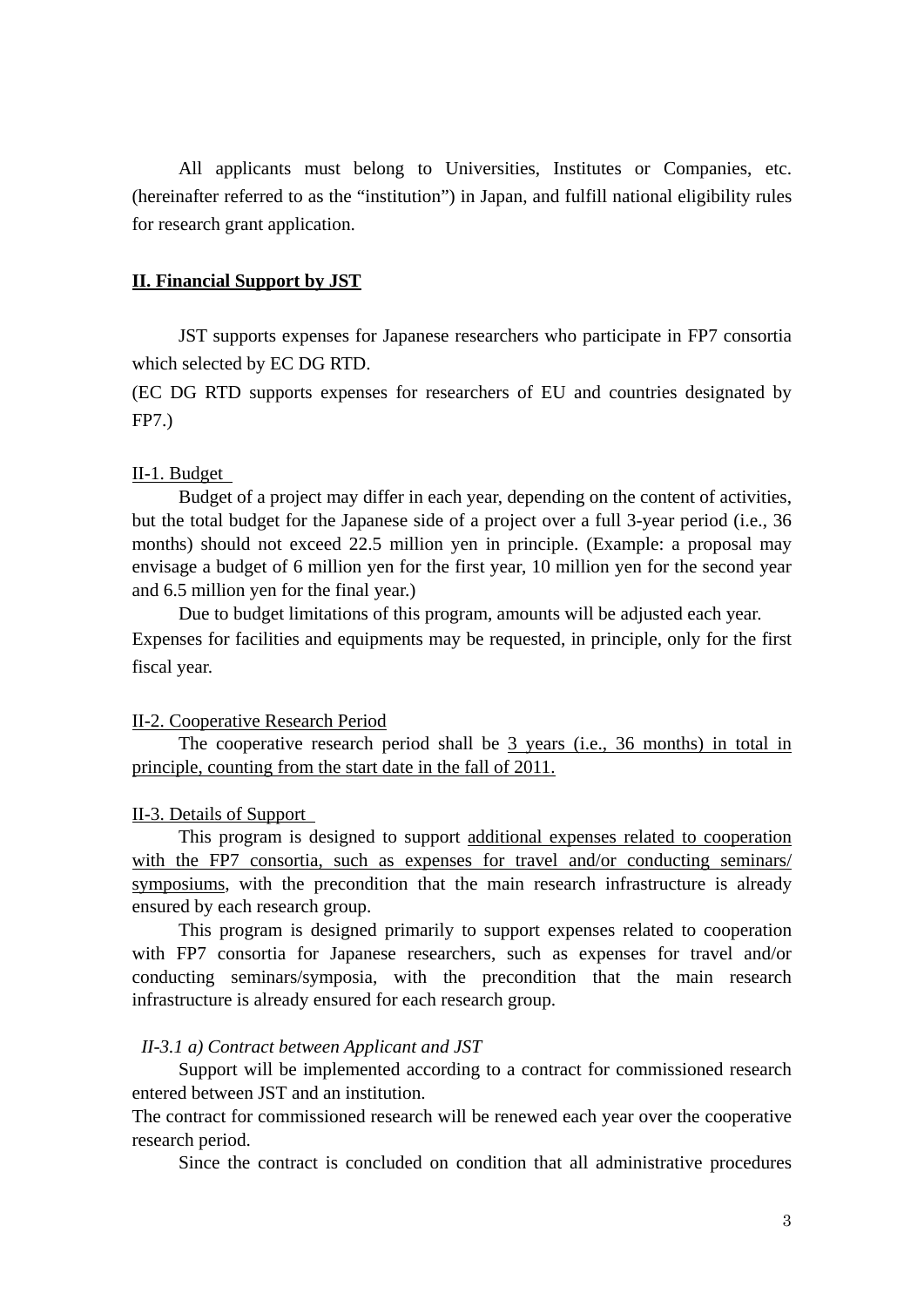related to this project shall be handled within the institution, the research leader should consult with the organization in charge at his/her institution.

The contract stipulates the Article 19 of the Industrial Technology Enhancement Act (Japanese version of the Bayh-Dole Act) and the Article 25 of the Act on Promotion of the Creation, Protection and Exploitation of Content (tentative translation) be applied to all intellectual property rights generated as results of this project, and that these can be the properties of the institution with which the research leader is affiliated.

## *II-3.1.b) Contract between Applicants and EC DG RTD.*

The researchers whose FP7 consortia are selected by EC DG RTD need to enter into a FP7 consortia contract with EC DG RTD. JST considers on condition that all administrative procedures related to this contract shall be handled between the institution and EC DG RTD, the research leader should consult with the organization in charge at his/her institution.

EU applicants have to respect the laws and guidelines of their respective institutions.

## *II-3.2 Contract between Researchers*

The researchers whose FP7 consortia are selected by EC DG RTD need to enter into contracts for research cooperation among each institution in each country to promote the FP7 consortia project. In the event that **intellectual property rights** evolve from the program, the researchers involved will follow the guidelines of their respective institution according to Art. II-3.1a) and b). In the case that the intellectual property is owned jointly as such but not limited to a protective invention, software or biological material, the co-owning institutions shall conclude an interinstitutional agreement. In such an agreement the questions of ownership of the relevant intellectual property, coordination and financing of protection and exploitation as well as the distribution of any revenues shall be addressed.

If an agreement is concluded, it should be reported in the application.

#### *II-3.3 Funded expenses*

Funding provided within this call is intended to enhance the capacity of the applicants to collaborate. Funding will therefore be provided mainly in support of the collaboration vectors and of the local research that is necessary for the collaboration. Projects will be funded for up to three years. Expenses covered in the program include the following items.

#### (1) Expenses for research exchanges

## 1) Travel expenses

In principle, travel expenses should be calculated in accordance with the rules of the institution with which the research leader is affiliated.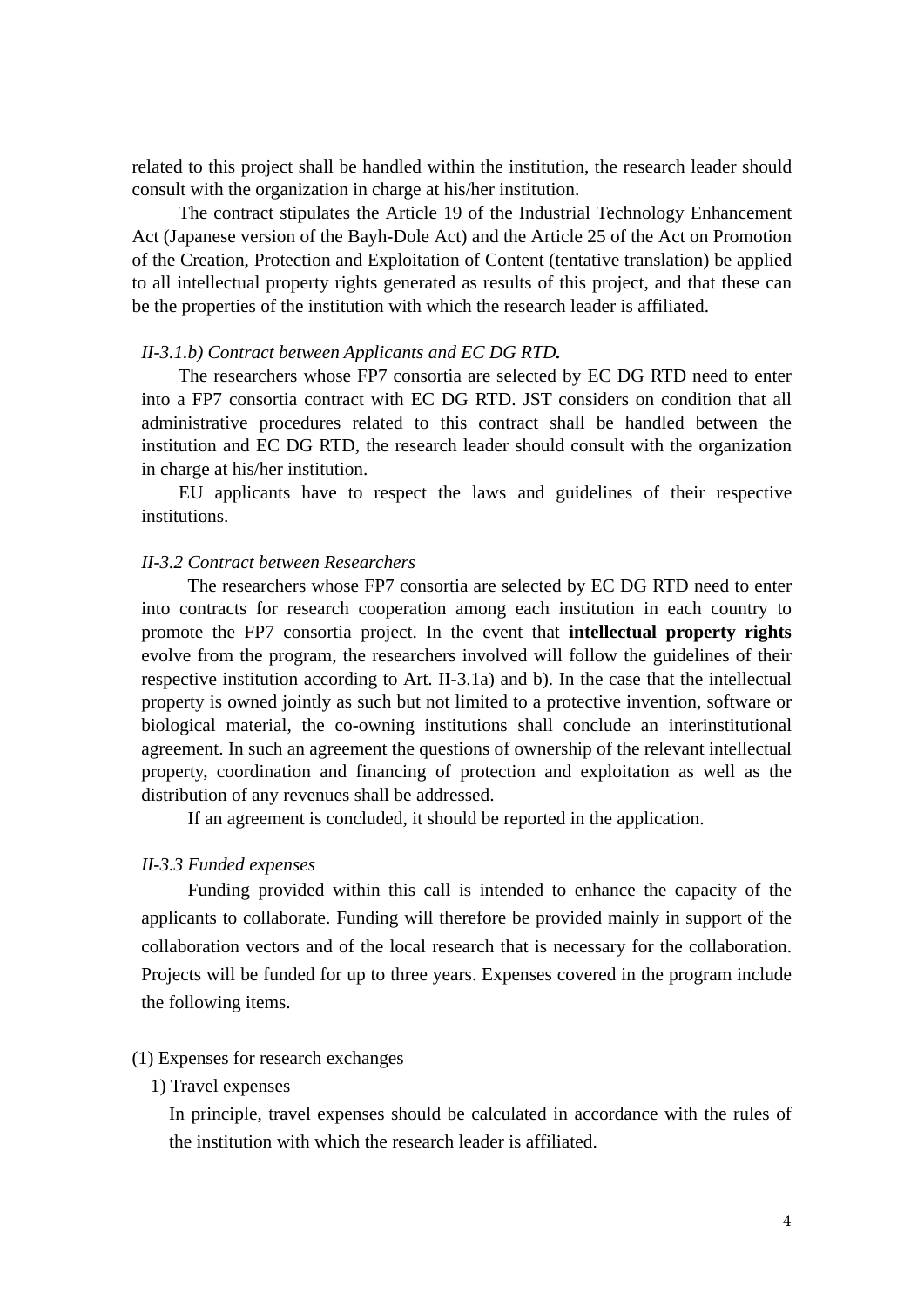JST provides travel expenses only for the Japanese researchers.

i) Foreign travel expenses

Foreign travel expenses can be applied for the purpose of research exchanges with FP7 consortia.

- Travel expenses + expenses for stay (accommodation expenses + per diem)
- ii) Domestic travel expenses
- Domestic travel expenses can be applied for the purpose of research exchanges (transportation + accommodation expenses + per diem)
- 2) Expenses for holding symposiums, seminars and meetings

The following expenses related to organizing symposiums and so on are covered under the project, e.g. consumables, printing and binding expenses, transportation and telecommunications fees, meeting fees (excluding expenses for alcoholic drinks), honoraria, and miscellaneous expenses.

- (2) Expenses for research activities
	- 1) Salaries for Japanese researchers actively participating in research exchanges
	- 2) Expenses for facilities and equipments (should be applied only for the first fiscal year, in principle)

Since the project is premised on making full use of existing facilities and equipments at institutions, only expenses for equipment essential for Japanese-EU cooperative research projects will be covered.

3) Expenses for consumables

Expenses for procuring raw materials, consumable products, chemicals, etc.

4) Others

Expenses for creating software, renting or leasing equipment, for transporting equipments and for other expense items not covered in the above.

(3) Overhead expenses

Since all administrative procedures related to this project are to be carried out by the institutions, overhead expenses amounting to 10% or less of the total amount of research exchange and research activity expenses will be accepted. In case the institutions have otherwise specified the overhead expenses with their bylaws, these can be adopted after negotiation with JST.

(4) Expenses not covered/funded in the program

No expenses stated below shall be covered by the project:

1) Expenses related to acquiring real estate or constructing buildings or other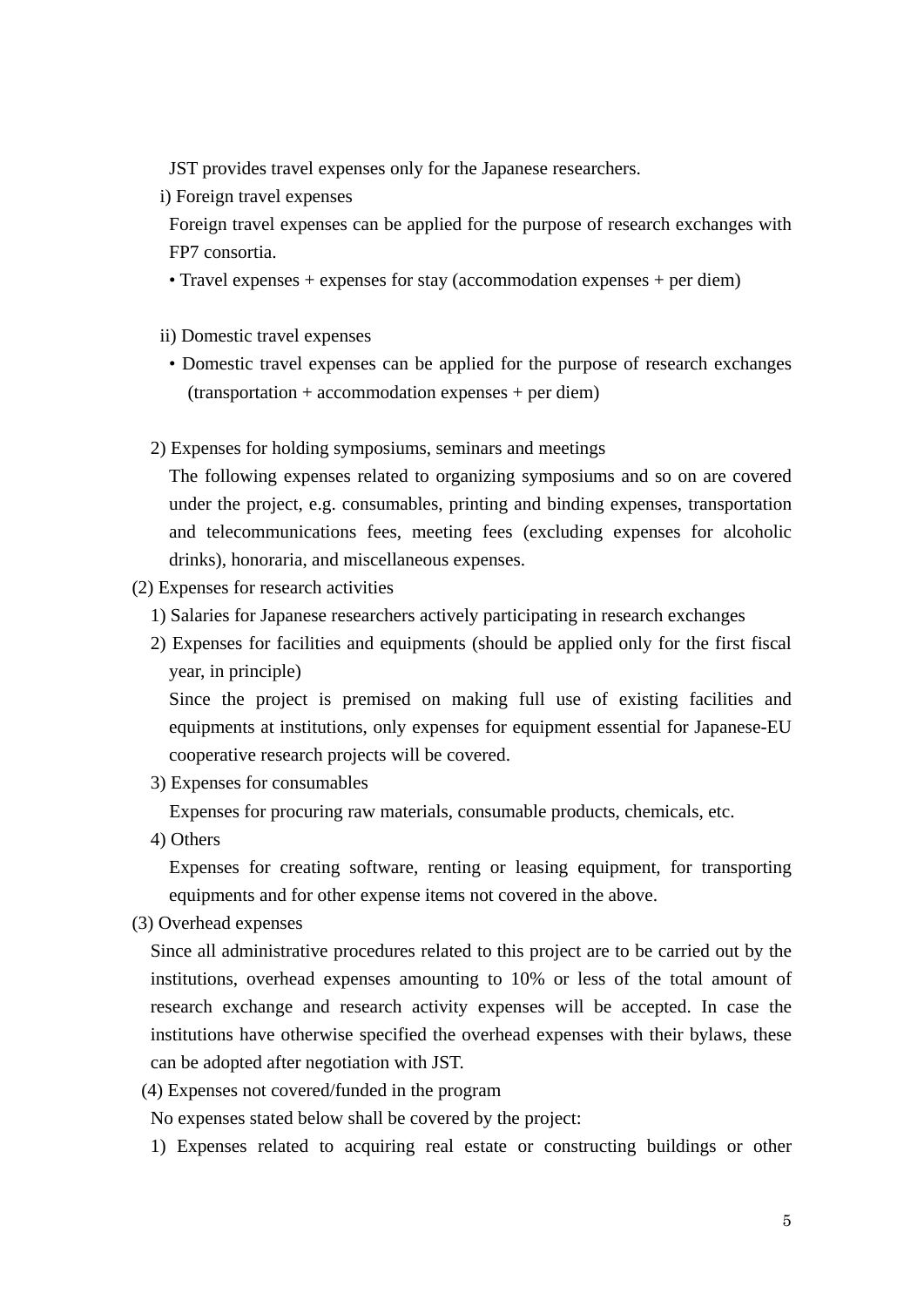facilities

- 2) Expenses related to dealing with accidents or disasters occurring over cooperative research periods
- 3) Other expenses unrelated to implementation of this cooperative research project
- \* The expenses funded by this project can be used for research activities, however, it is expected that more expenses will be used for research exchanges, in view of the aim of this program to promote the international research exchange.

## **III. Application**

The applicants shall write a formatted application that shall be submitted to JST. The application shall be required to be written in both Japanese and English.

The application shall include:

- a) Project description including how collaboration within the FP7 consortium will be carried out, with clear statements of what roles Japanese and FP7 consortium researchers respectively will play in the project;
- b) Description of the expected outcome of the proposed project, scientifically as well as in terms of its relevance for industry and society;
- c) Description on the ongoing activities and specific advantages of the Japanese and FP7 consortium researchers respectively, which form the basis for the proposed joint project;
- d) Description on the expected added value from the proposed joint project, including how the competence, technology and other resources in each group complement each other;
- e) Description of how the project is expected to help strengthen research cooperation between Japan and EU in the longer term;
- f) Description on the added value expected from the multidisciplinary approach in the proposed joint project; and
- g) Discussion on how the proposed joint project compares with other comparable activities worldwide.

## III -1. Application Forms

The following application forms have been prepared, in English (E) and Japanese (J). Form 1E/J Application outline (title of cooperative research project, names of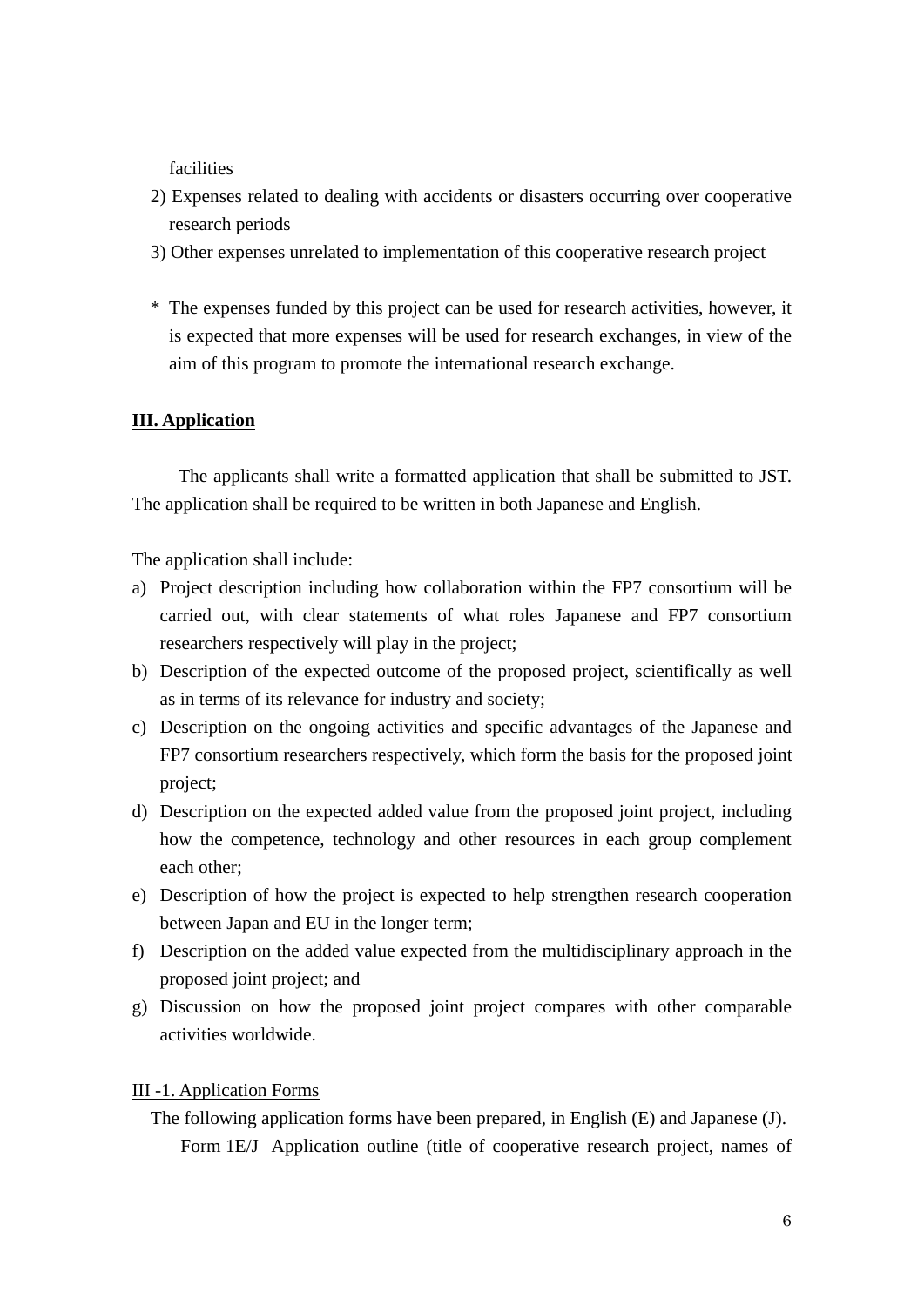research leaders, cooperative research period)

- Form 2E/J CVs of research leaders (\*)
- Form 3E/J List of researchers committed to the cooperative research project in Japan and EU (\*\*)
- Form 4E/J Description of the consortium research project *-maximum of 3 pages-*
- Form 5E/J Description of the roll for Japanese researchers within the consortium cooperative research project including the points stated above *-maximum of 6 pages-*
- Form 6E/J Research plan for the cooperative project
- Form 7E/J Budget for the project
- *\* The description shall be included short Curricula Vitae (CVs) from both Japanese and FP7 consortium Principal investigator, including basic information on education, past and present positions and memberships of relevant organizations/associations and a list of publications of the last five years. (max. 1 page A4)*
- *\*\*The description shall be included Japanese and FP7 consortium members, including basic information on present positions. (max. 1 page A4)*

III-2. Preparation of Application Forms

Applicants should fill in the particulars in all the application forms listed in above III -1.

III-3. Submittal of Application Forms for Japanese and EU Applicants

Deadline for the research areas 1-9, 11-13, 19for proposals: **November 19<sup>th</sup>, 2010**.

Deadline for the research areas 10, 14-18, 20 for proposals: **February**  $2^{\frac{nd}{n}}$ **, 2011**.

Japanese applicants shall send their application forms by 5:00 pm (Japanese Standard Time) on each deadline date above mentioned through online application system (http://www.e-rad.go.jp/index.html) that has been newly established by Ministry of Education, Culture, Sports, Science and Technology as of January 2008.

(Proposal for the call of FP7 should be applied to EC DG RTD, initiated by Principal Investigators of FP7 consortia.)

## **IV. Evaluation of Project Proposals**

## IV-1. Evaluation Procedure

Committees consisting of experts selected by JST will evaluate all proposals separately. Based on the results of evaluations, JST will make a decision regarding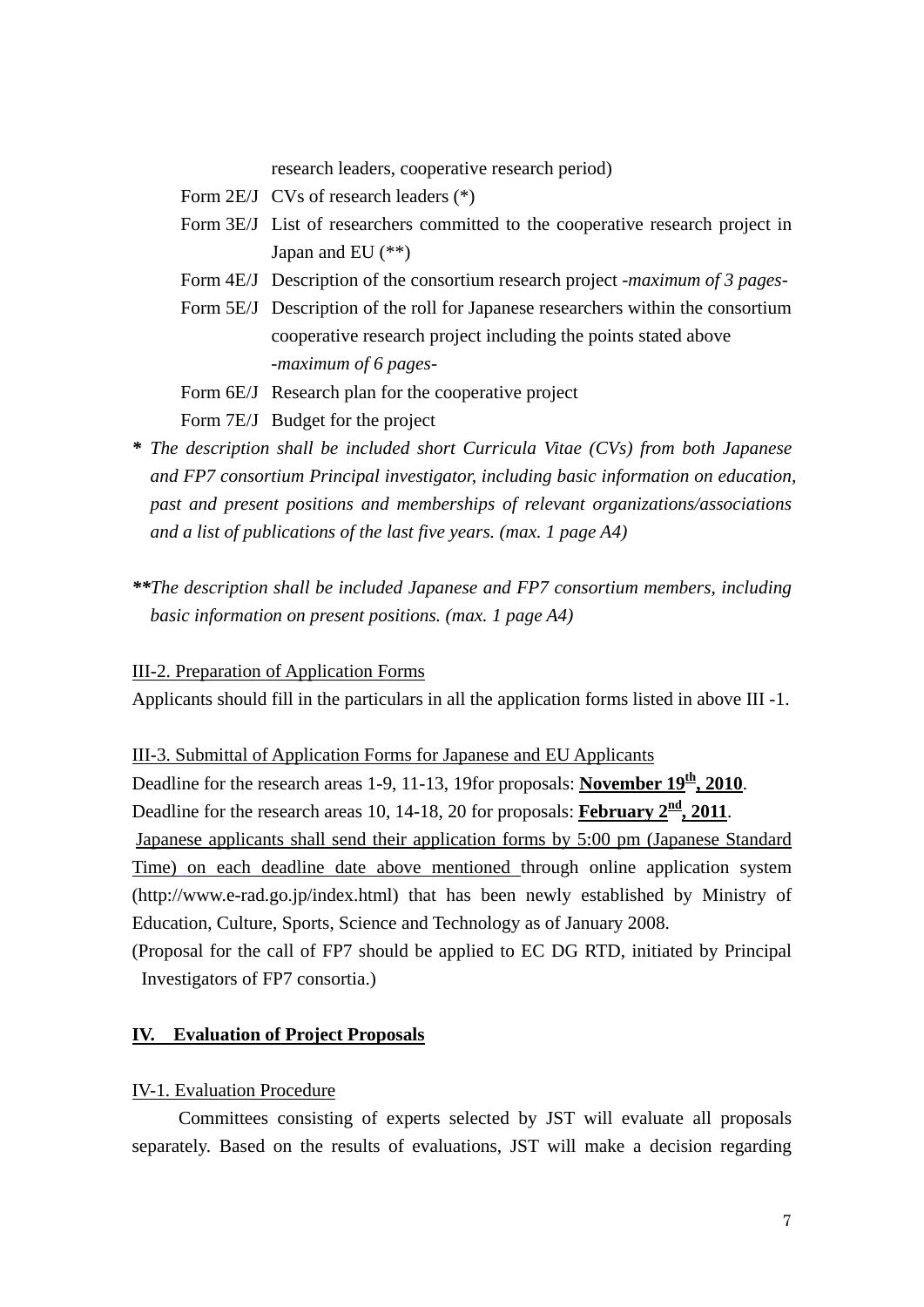funding of selected proposals.

The members of the program committee in Japan will be selected after the proposals have been received.

JST may support Japanese researchers whose FP7 consortia are applied to the call in the areas mentioned on I-2 and selected by EC DG RTD. The call of FP7 is now opened as same period as the call of JST. The FP7 consortia itself is evaluated by committees consisting of experts selected by EC DG RTD.

NOTE: Even if the consortia in which Japanese researchers take part selected by EC DG RTD, all of Japanese proposals which are applied to JST will not be necessarily selected by JST.

## IV-2. Evaluation Criteria

The following general evaluation criteria will apply to each proposed project:

- 1) Conformity with Program Aims and Designated Research Fields The proposed activity shall conform to the aims of the program and the research fields that the program designates. In addition, the proposed activities shall be supported by the applicants' utilizing their resources available.
- 2) Capability of Research Leaders (one on each side)

The research leaders shall have the insight or experience necessary for pursuing the activity and the ability to manage the cooperation and reach the project goals during this program's period of support.

3) Appropriateness of Plan

The plan shall incorporate an appropriate system for implementing the activity and be realistic in relation to the project budget.

4) Effect of the Activities

The proposed activities can be expected to achieve one of the following, through the cooperation with researchers in the counterpart country:

- Opening up of a new field or new advances in science and technology through the creation of new scientific knowledge in an existing research field.
- Nurturing of researchers able to play a central role in future research exchanges with the counterpart country.
- Sustained development of research exchanges with the counterpart country initiated by this activity.
- 5) On-going research activity

The proposed collaboration shall build on, reinforce and add significant value to already on-going research activities in each research group.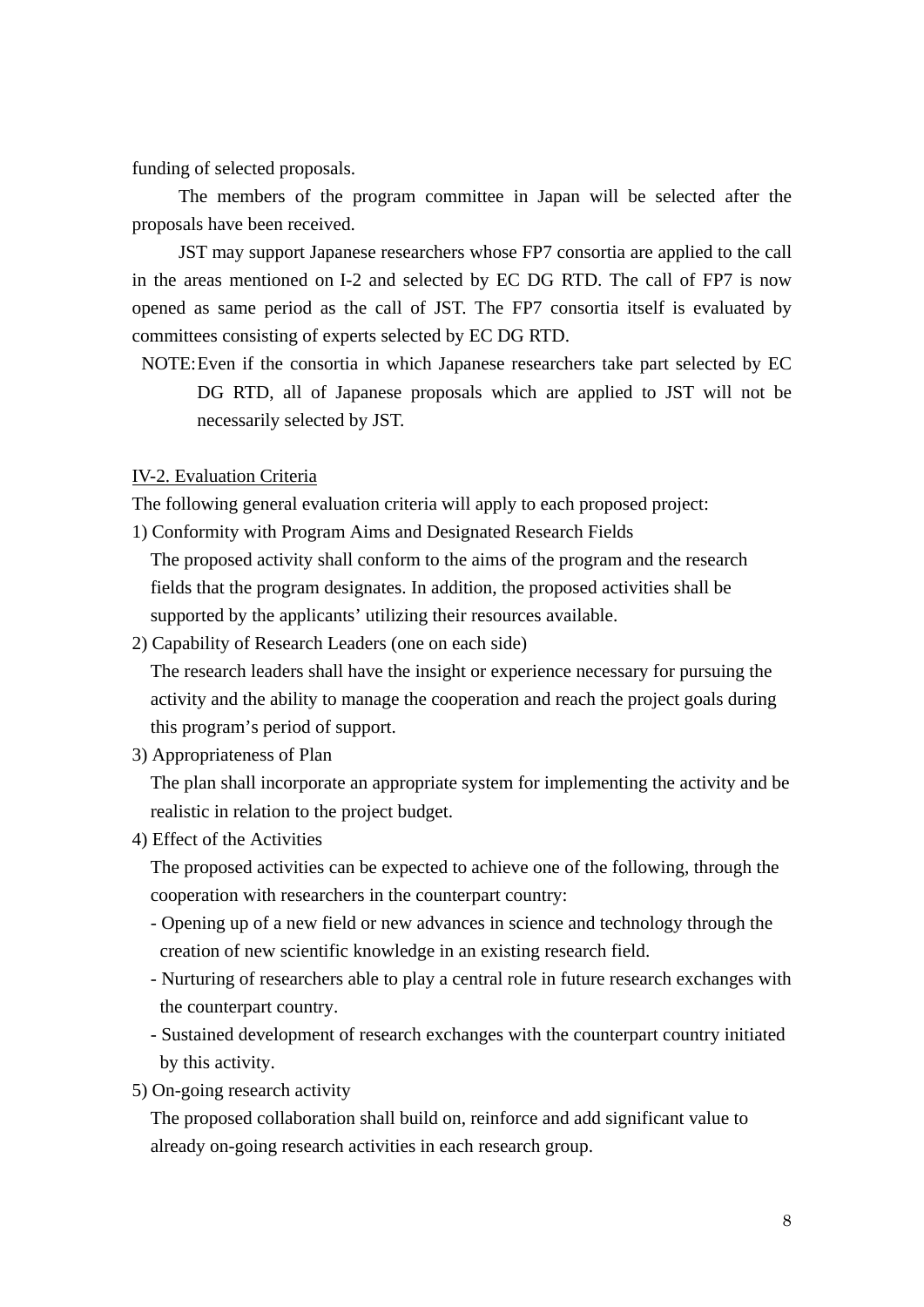## IV-3. Announcement of Decision

The final decision regarding supported projects will be communicated to the applicants around autumn of 2011.

## **V. Responsibilities of Research Leaders of Approved Proposals**

After the proposal has been approved, research leaders and their affiliated institutions shall observe the following when carrying out the cooperative research and utilizing supported expenses.

V-1. Submitting a Guideline Report for an Open Application for 2009 Programs

1) Submitting a Report on the Implementation Status of Systems Specified in the Guidelines for Managing and Auditing Public Research Funds at Research **Institutes.** 

 The contract for a project requires that each research institute submit a report based on the reporting guidelines concerning the status of development, implementation, and other aspects of management and audit systems for research funds. (Research projects without a status report may not be approved.)

For the aforementioned reason a status report must be submitted by research institutes to the Office of Research Funding Administration, Research and Coordination Division, Science and Technology Policy Bureau, Ministry of Education, Culture, Sports, Science and Technology (MEXT) by the expected contractual date, following the procedures and using the format available in the website below:

URL: [http://www.mext.go.jp/a\\_menu/02\\_b/08191222/001.htm](http://www.mext.go.jp/a_menu/02_b/08191222/001.htm)

Concerning details as submission deadline, submission manners and so on, Research Institutes Inspection Division, Department of General Affairs of JST will send a letter to successful applicants after his/her proposal is approved. JST shall proceed to a contract only when it confirms that such a report has been submitted.

However, if a status report has already been submitted in conjunction with applications for other projects or with other instances in or after April 2009, there is no need to submit a new report. In this case, a letter (in any format) indicating the date of the prior submission of the status report must be enclosed with the application.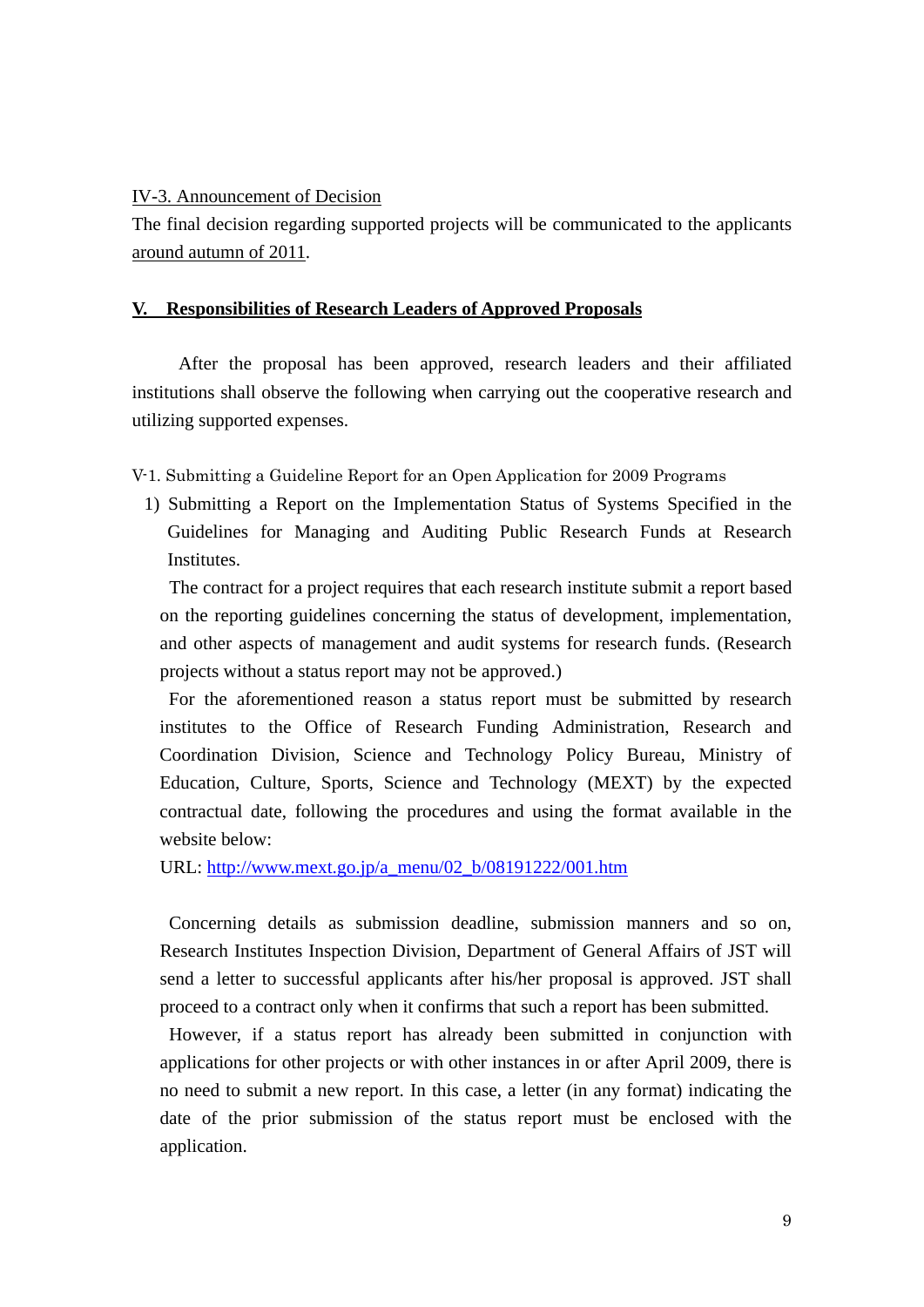If the project continues during and after fiscal year 2011, our plan is to request the submission of another report in the fall of 2010. Therefore, research institutes should heed announcements from MEXT and JST.

After the submission of a report, as the need arises, MEXT (as well as other fund distributing agencies) may request on-site investigations regarding the status of the development of management and audit systems. In addition, with regard to reported contents, research funds may not be delivered if it is judged that problems such as improper or insufficient compliance to the required items specified by the Notification of the Director-General of the Science and Technology Policy Bureau of May 31, 2007 are not resolved.

2) Treatment of Information on Accepted Projects

The information regarding the individual accepted projects (program name, research title, name of representative researchers, budget size, and duration of the project) is treated as "information that is scheduled to be made public" defined by Article 5(1)(a) of the Law Concerning Access to Information held by Incorporated Administrative Agencies, etc (Law No. 140 of 2001). The information will be made public via the website of appropriate agencies after project acceptance.

3) Information Sharing from the Research and Development Management System (e-Rad) to the Government Research and Development Database\*

Various types of information may be provided to the database created by the Cabinet Office through the research and development management system (e-Rad) managed by MEXT.

\* In order to appropriately evaluate research and development supported by public funds and to effectively and efficiently plan policies for general strategies and resource allocation, the Council for Science and Technology

Policy of the Cabinet Office has constructed a unified, comprehensive database containing various categories of information that provides search and analysis capabilities for necessary information.

4) Unreasonable Overlaps and Excessive Concentration

In order to eliminate unreasonable overlaps and excessive concentration of public funds, information regarding part of the content of the application (or accepted projects) may, to a necessary extent, be provided to offices in charge of managing competitive funds, including those of other Offices and Ministries, through the research and development management system (e-Rad) and other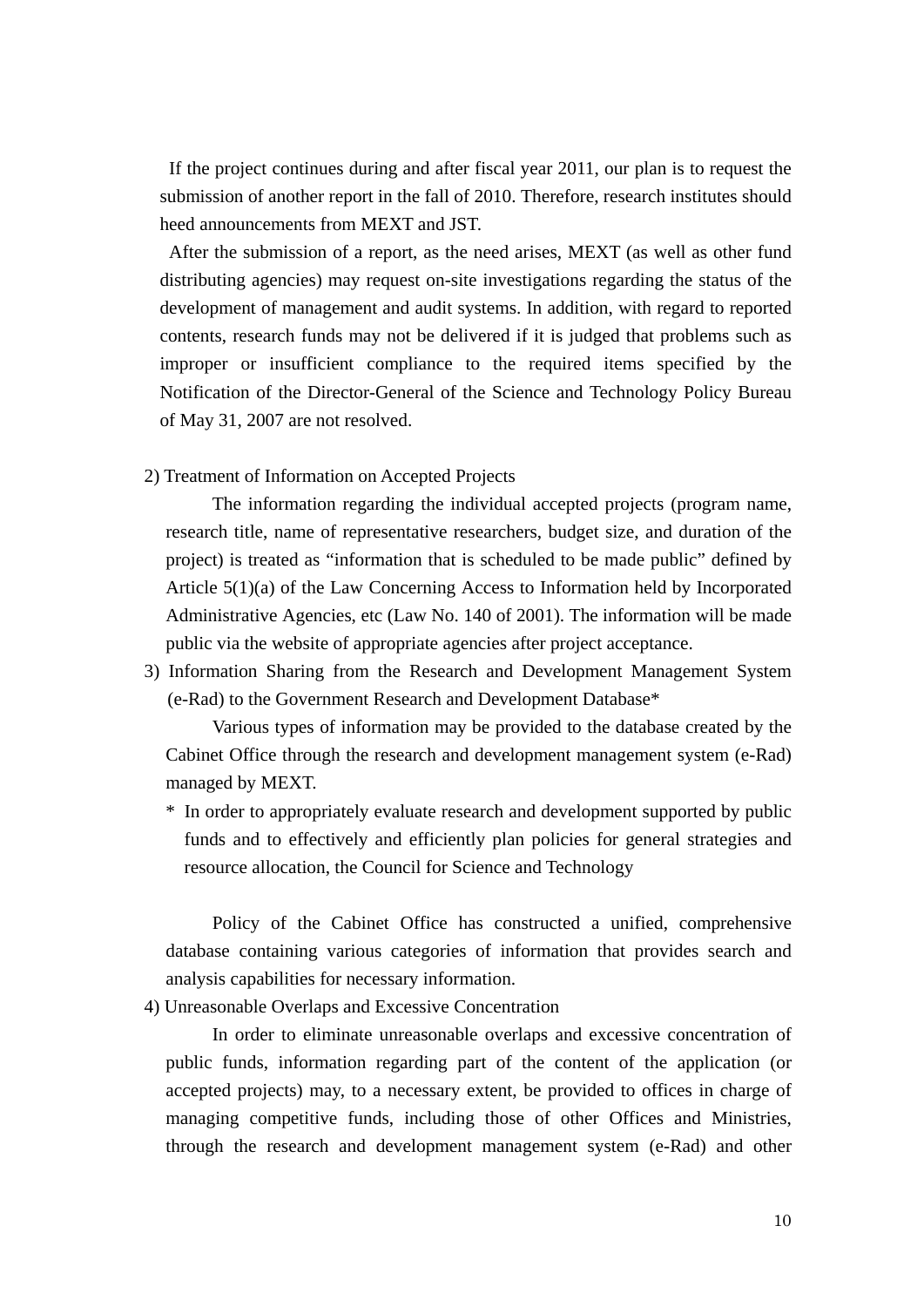means. (In addition, when information on applications overlapping in other competitive funding programs is requested, relevant information may similarly be made available.)

## V-2. Annual Progress Report

At the end of each fiscal year, the research leader shall promptly submit a progress report on the status of research exchange, and the institution with which the research leader is affiliated shall promptly submit a financial report on supported expenses to JST.

(Report to EC DG RTD shall refer to the call for proposal of FP7.)

## V-3. Final Report

After completion of the period of international research exchange, research leaders shall promptly submit a final SCIENTIFIC AND FINANCIAL report to JST. The report shall include a general summary of cooperative research of FP7 consortia (maximum five A4 pages).

Copies of papers based on results form such research cooperation should be sent to JST.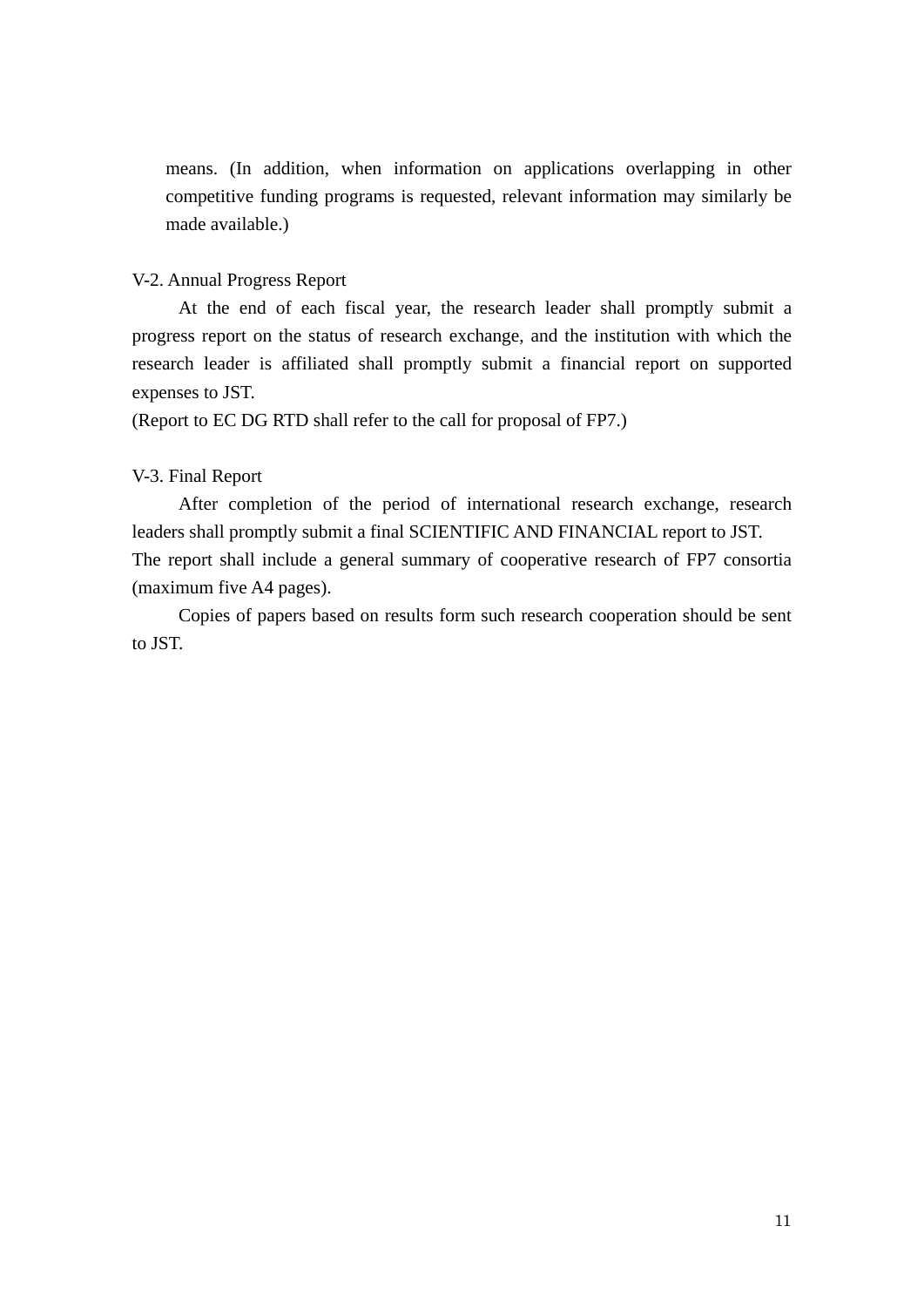Japanese applicants should contact the following for further information:

Asuka ISHIBASHI, Masashi HARA, Department of International Affairs Japan Science and Technology Agency (JST) 5-3, Yonbancho Chiyoda-ku, Tokyo 102-8666 Japan Phone. +81(0)3-5214-7375 Fax +81(0)3-5214-7379 Email [sicpeu@jst.go.jp](mailto:sicpse@jst.go.jp)

For further information regarding FP7, please contact through a following web site managed by EC DG RTD:

CORDIS: [http://cordis.europa.eu/fp7/home\\_en.html](http://cordis.europa.eu/fp7/home_en.html)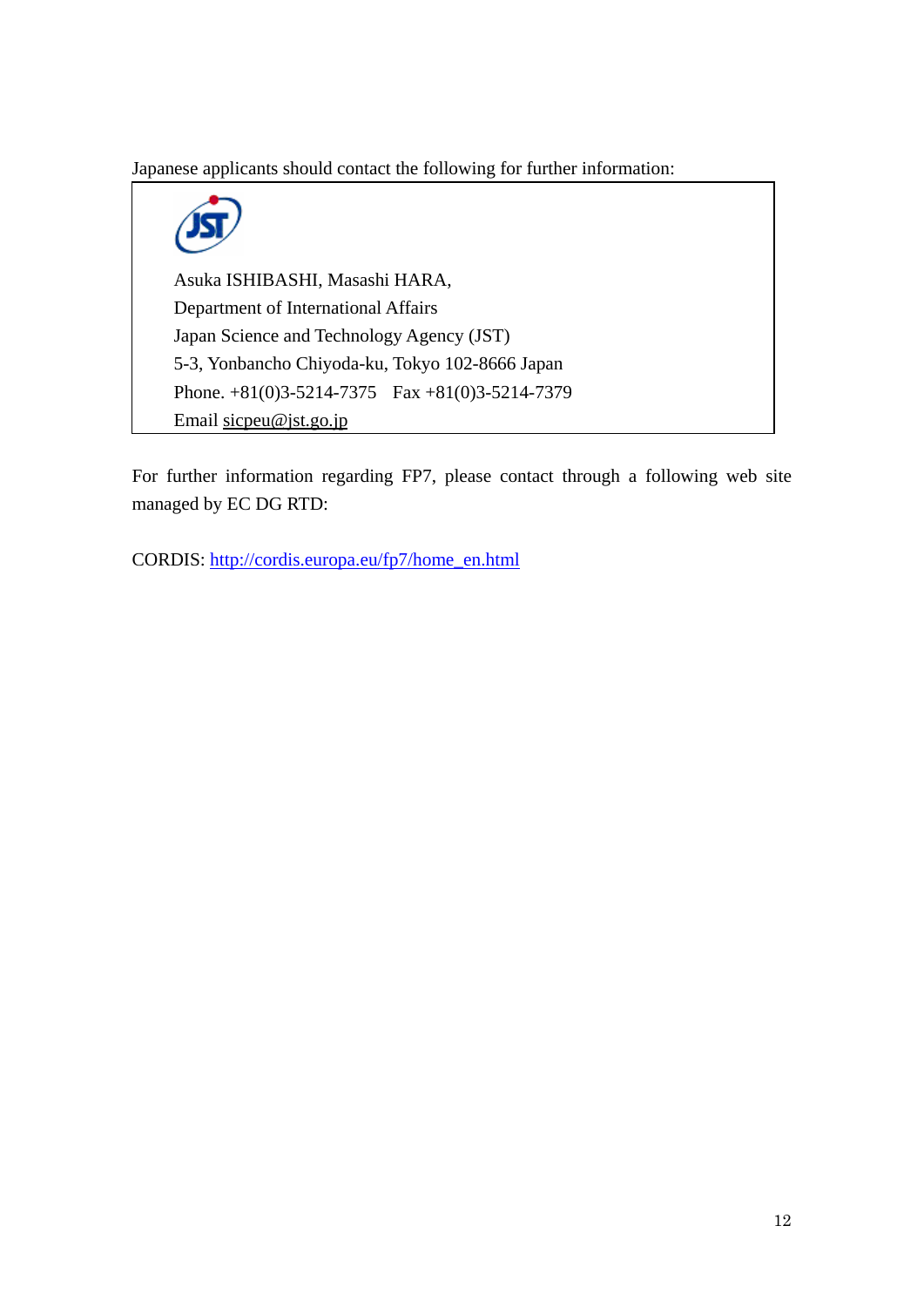

# 戦略的国際科学技術協力推進事業

日本-EU研究交流「環境」

## 第 3 回提案募集

## (提出期限:2010 年 11 月 19 日金曜日午後 5 時および 2011 年 2 月 2 日水曜日午後 5 時) ※対象となる研究領域によって、〆切日が異なりますので、ご注意ください。

#### I 概要

I-1. 日本―EU研究交流における日本の研究者支援のための新たな枠組

2008年9月に科学技術振興機構(以下、JST)と欧州委員会研究総局(以下、EC DG RTD)と の間で交わされた「第7次枠組計画の Cooperation」(以下、FP7)によるコンソーシアムに参加す る日本の研究者に対するJSTの支援に関する書簡の下、JSTは、日本―EU研究交流の支援の ための新たな枠組を構築し、「環境」をこの新規枠組にて支援する研究分野として設定いたしまし た。

I-2. 日本―EU研究交流における日本の研究者支援プログラムの目的と研究分野

本プログラムの目的は、「環境」分野での日本―EU間の研究交流を強化することにより、この 分野における世界的な研究成果を得、革新的な技術を創出することです。

この分野は、長期にわたる成長と持続性を実現するために、日本の研究者がEUのFP7コンソ ーシアムに参加することが重要と考え、設定されたものです。

JSTは、この分野の以下のような研究領域に対して募集を行います。

- 1.Improvement of the representation of critical climate processes in climate and Earth system models(ENV.2011.1.1.1-1)
- 2. The impact of atmospheric pollution on European land ecosystems and soil in a changing climate(ENV.2011.1.1.2-1)
- 3.Climate forcing of non UNFCCC gases, aerosols and black carbon(ENV.2011.1.1.2-2)
- 4.Vulnerability of Arctic permafrost to climate change and implications for global GHG emissions and future climate(ENV.2011.1.1.3-1)
- 5. Impacts of climate and land use changes in the Amazon(ENV.2011.1.1.5-1)
- 6 . Combined exposures to environmental agents: integrated approaches to evaluate environment-health relationships in children(ENV.2011.1.2.2-1)
- 7.Lagoons in the context of climate change (ENV.2011.2.1.1-1)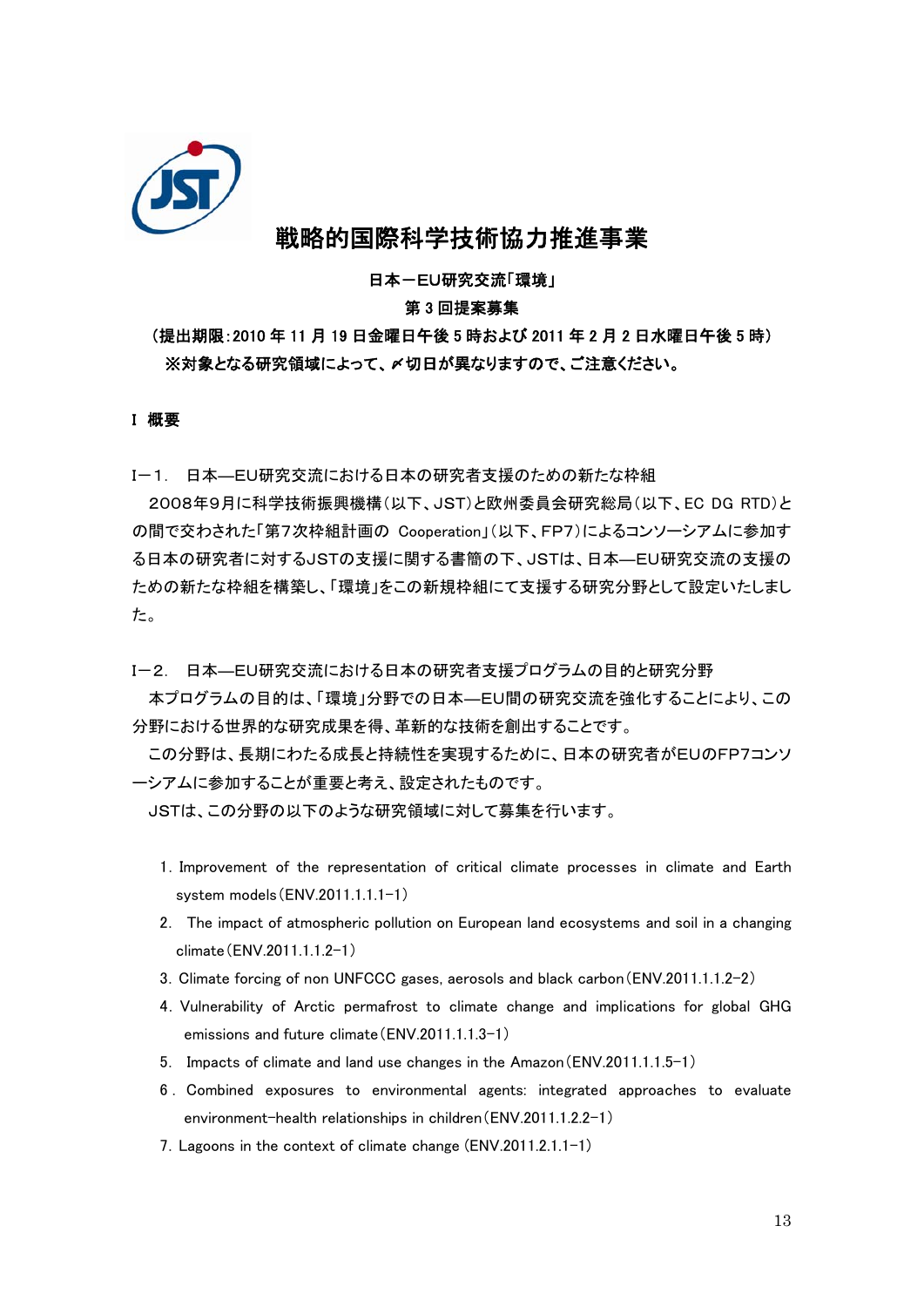- 8. Hydromorphology and ecological objectives of WFD (ENV.2011.2.1.2 -1)
- 9. Behaviour of ecosystems, thresholds and tipping points (ENV.2011.2.1.4-2)
- 10.Marine microbial diversity new insights into marine ecosystems functioning and its biotechnological potential (OCEAN.2011-2)
- 11.Natural water systems and treatment technologies to cope with water shortages in urbanised areas in India (ENV.2011.3.1.1-2)
- 12.Integration and optimisation of information for building a Global Carbon Observing System (ENV.2011.4.1.1-1)
- 13 . Inter-operable integration of shared Earth Observations in the Global Context  $(FNV.2011.41.3-1)$
- 14. Promoting conifer genomic resources (KBBE.2011.1.1-01)
- 15.Integrated approach to studying effects of combined biotic and abiotic stress in crop plants(KBBE.2011.1.1-02)
- 16.Root signalling, growth and development under abiotic stress conditions (KBBE.2011.1.2-05)
- 17.Plant photosynthetic efficiency: from a C3 to a C4 system(KBBE.2011.3.1-01)
- 18.BioWASTE Novel biotechnological approaches for transforming industrial and/or municipal biowaste into bioproducts – SICA(KBBE.2011.3.4-01)
- 19.Active nanomembranes/-filters/-adsorbents for efficient water treatment with stable or regenerable low-fouling surfaces(NMP.2011.1.2-3)
- 20.Intelligent testing strategies for nanomaterials impact and exposure towards regulation and clustering of materials(NMP.2011.1.3-3)
- (()内は、対応するFP7における公募領域)
- (FP7の公募詳細[:http://cordis.europa.eu/fp7/dc/index.cfm](http://cordis.europa.eu/fp7/dc/index.cfm))

I-3. 応募資格

JSTは、FP7コンソーシアムに参加する日本の研究者に対して支援を行うため、上記のFP7当 該領域の公募に応募するコンソーシアムの一員の日本の研究者に対して提案を募集します。

提案されるにあたり、日本とEUにおいて既に進行中の研究が強化され、さらに付加的な価値 が創出される研究交流であることが望まれます。

また、日本国内の大学や研究機関、企業などで研究に従事している研究者であることが必要で あり、全ての応募者が国で定めた研究資金の申請資格を有する必要があります。

#### II JSTによる支援

EC DG RTDによって採択されたFP7コンソーシアムに参加する日本の研究者に対して、JSTは 支援します。

(EC DG RTD はEU域内およびFP7によって定められた国の研究者を支援します。)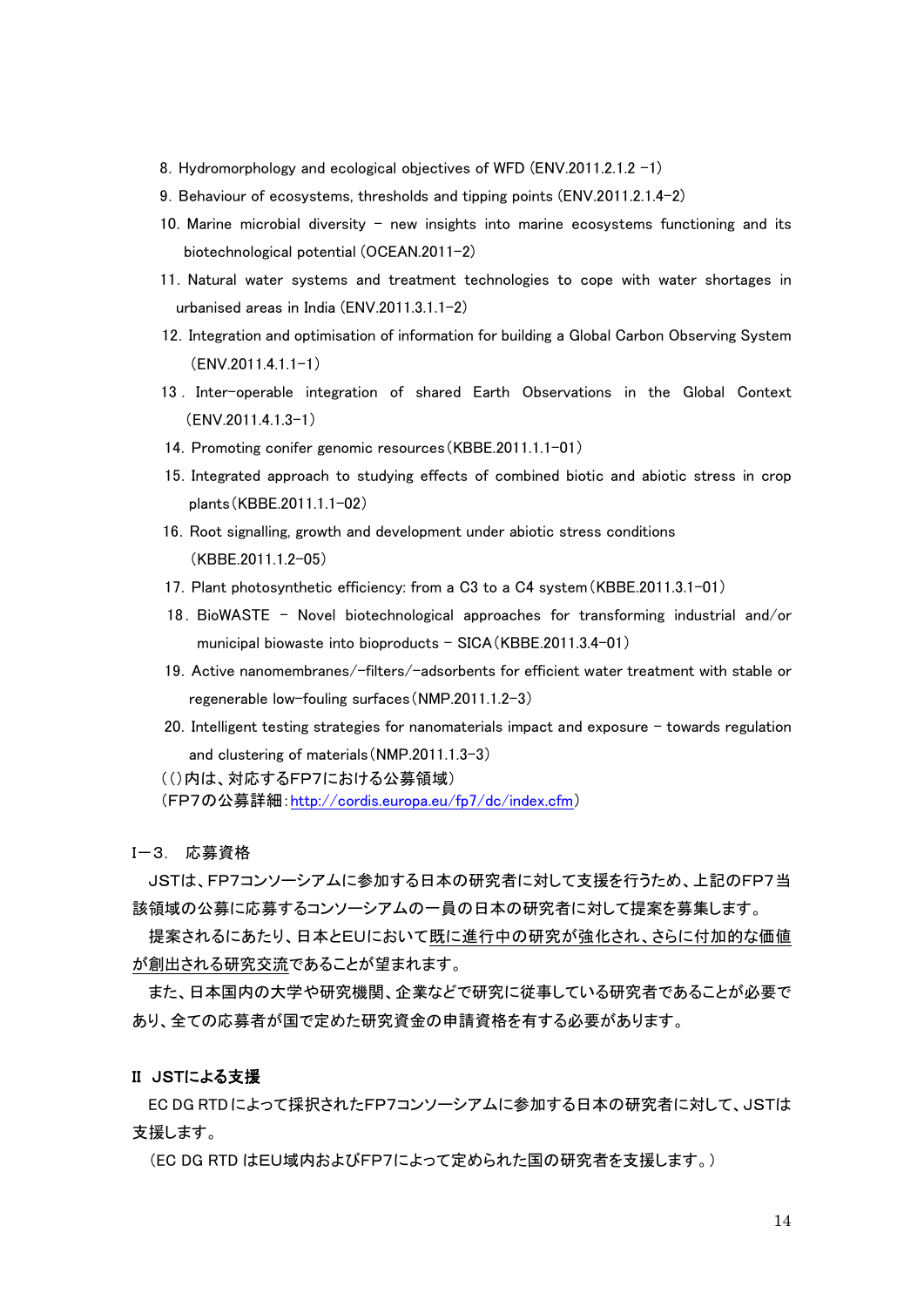II-1.一課題当たりの予算規模

予算は活動内容により異なりますが、原則的には、3 年間(36 ヶ月間)総額で 22.5 百万円を上 限とします。(例;1 年目 6 百万円、2 年目 10 百万円、3 年目 6.5 百万円というように、毎年一定で ないご提案も可能です。)

本事業予算の関係上、毎年の額については調整させていただきます。

なお、設備備品費に関しましては、原則として、初年度のみの支援と致しますので、ご留意くだ さい。

II-2.期間

研究交流開始から 3 年間(36 ヶ月間)を基本としてご提案下さい。 本年度は、ご提案の研究交流の支援開始を 2011 年秋頃に予定しています。

II-3.具体的な支援の内容

研究基盤が既に整備されていることを前提に、日本-EUの研究交流にかかわる追加的な経 費、例えば旅費やシンポジウムの開催費用等を主に対象としています。

II-3.1 a)応募者とJSTとの契約

支援の実施にあたり、JSTは大学・公的研究機関等(以下「大学等」という。)と委託研究契約を 締結することを原則としています。

委託研究契約は研究交流期間内で年度毎に締結します。

契約締結に当たっては、本事業にかかわる一切の執行事務手続きを大学等で実施していただ くことを前提にしていますので、大学等の担当部署とよくご相談ください。

本事業により生じた知的財産権は、契約により産業技術力強化法第19条(日本版バイドール 条項)、コンテンツの創造、保護及び活用の促進に関する法律第25条を適用し、研究代表者の所 属する大学等に帰属させることが可能です。

II-3.1 b)応募者と EC DG RTD との契約

EC DG RTD にて採択されたFP7コンソーシアムに参加する研究者は、EC DG RTD とコンソーシ アム契約を締結する必要があります。EC DG RTD との契約手続きに係わる一切の執行事務手続 きは、大学等と EC DG RTD 間で実施していただくことを前提としております。詳細については、FP 7募集要領等をご確認下さい。

II-3.2 研究者間の契約

FP7にて採択されたコンソーシアムに参加する研究者は、研究協力を遂行するにあたり、研究 協力のための契約が求められ、日本及びコンソーシアムに参加する各国の大学等の間で契約を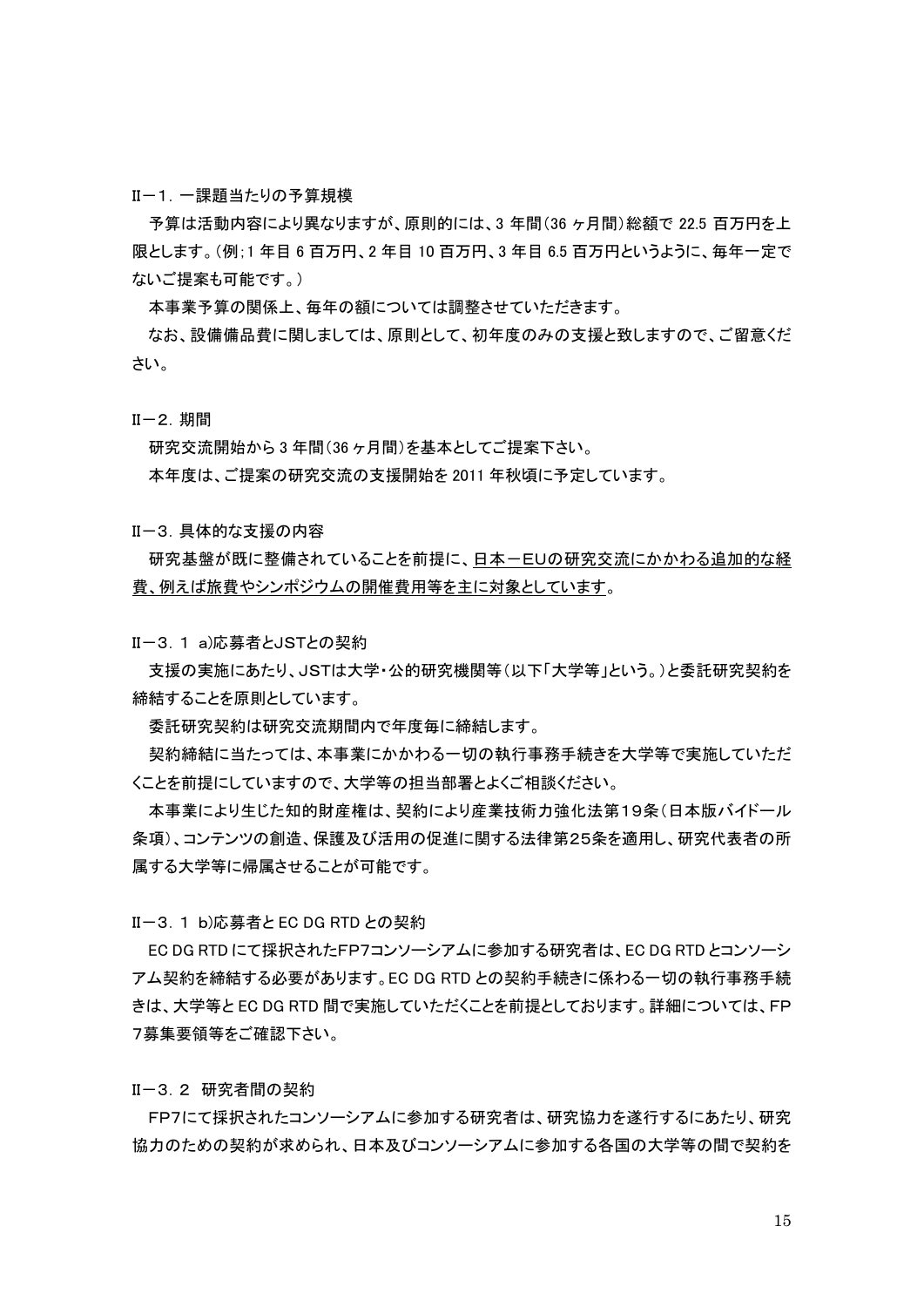締結する必要があります。知的財産が本プログラムから発生した場合、関係する研究者はII-3. 1 a)及びb)に従ってそれぞれの大学等のガイドラインを遵守してください。保護できる発明、ソフ トウェアや生物材料等に限らず、知的財産が共同で所有される場合、知的財産を共同所有してい る大学等で契約を締結する必要があります。そのような契約においては、関係する知的財産の持 分、保護及び利用に係る調整及び資金負担、収入の分配等について記載する必要があります。 もし契約が締結されている場合は、申請用紙に記述してください。

#### II-3.3 支出費目

支援費は、研究交流費と試験研究費で構成されています。

- (1)研究交流費
	- 1) 旅費

旅費等は、原則として研究代表者の所属する大学等の規定を準用してください。

- a. 日本側研究者に係わる費用
- (ア)外国旅費

EUおよびFP7コンソーシアムにて実施する研究交流に参加するための外国旅費を申請し てください。

○渡航費+滞在費(宿泊費+日当)

(イ)国内旅費

○研究交流のための国内旅費(交通費+宿泊費+日当)

2) シンポジウム・セミナー等開催費

シンポジウムやセミナー開催に係る以下の経費を対象としています。

シンポジウム/セミナー用消耗品、印刷製本費、通信運搬費、会議費(アルコール類等は支 出対象外)、謝金、雑役務費等

(2)試験研究費

- 1)研究交流に参加する日本側研究者(若手ポスドク等)の給料
- 2) 設備備品費(原則として、初年度のみ可) 既存の施設・設備を十分活用していただくことを前提としていることから、日EU研究交流に 必須な設備のみを対象としています。
- 3) 消耗品費

原材料、消耗品、消耗器材、薬品類等の調達に必要な経費です。

4) その他

ソフトウェア作成費、設備の賃貸料(リース又はレンタル料等)、機械運搬費等、上記の費目 に該当しない経費です。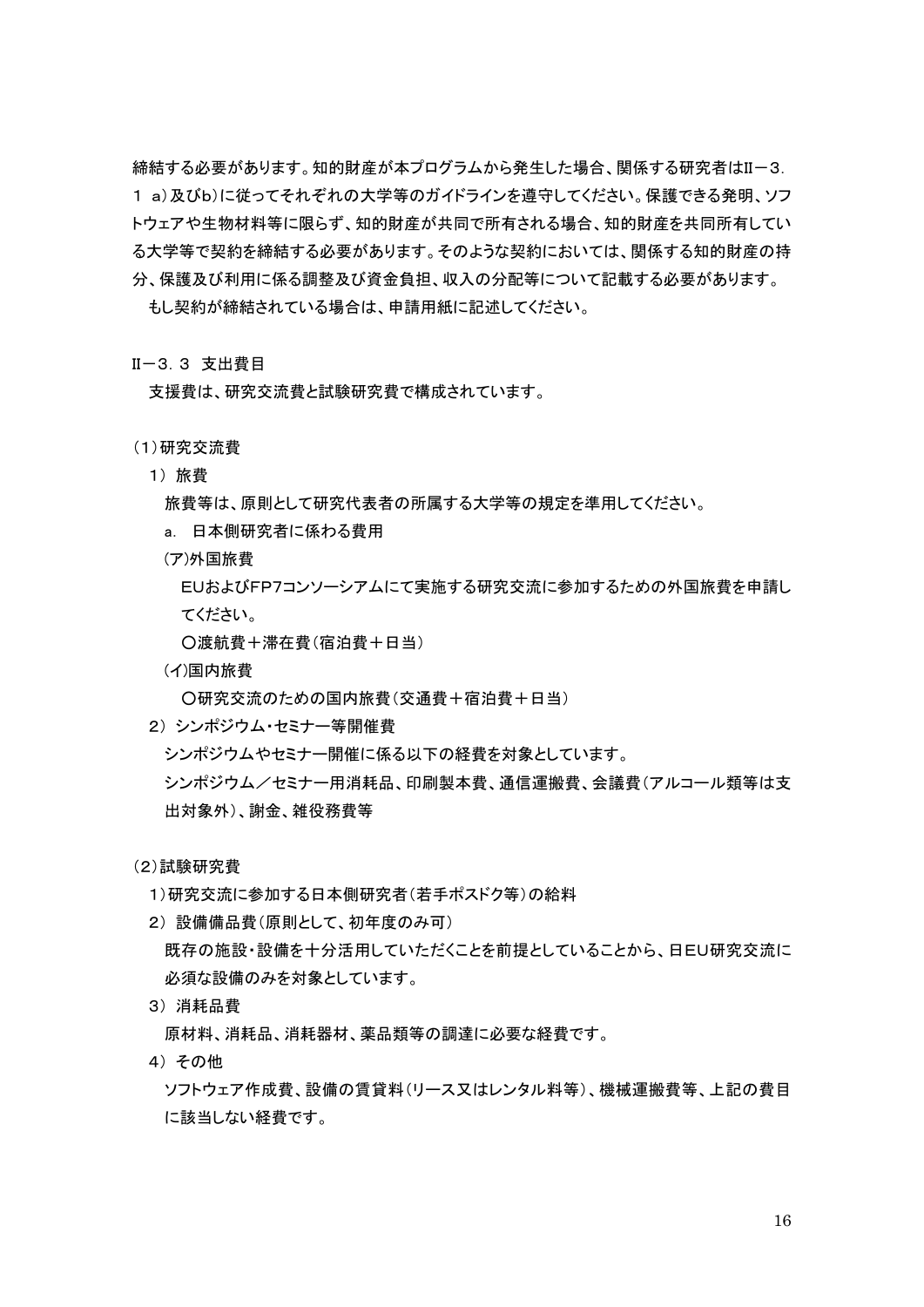#### (3)間接経費

間接経費は、本事業にかかわる一切の執行事務手続きを大学等で実施していただくことを 前提として、研究交流費と試験研究費の合計の 10%以下を原則として支出することができます。 但し、大学等において間接経費等の算定方式を規則等で定めている場合は、協議によりその 算定方式を適用することができます。なお、間接経費は総予算額の内枠として計上してくださ い。

### (4)支出できない費目

以下に示す費目を支出することはできません。

- 1) 建物等施設の建設、不動産取得に関する費用
- 2) 研究交流の期間中に発生した事故・災害の処理のための費用
- 3) その他当該研究交流の実施に関連のない費用旅費
- (\*)本事業の研究費は試験研究費にも用いることができますが、本事業の主旨が国際研究交 流を支援することにある点を鑑み、研究交流費により多く配分することが期待されてい ます。

#### III 申請

本課題募集に対する応募者は、JSTへ応募する際、下記の様式を使用してください。 英語版、日本語版それぞれの様式の提出が必要です。

様式には以下のような内容を簡潔に記載して下さい。

- a)コンソーシアムにおいて、どのように共同研究を遂行するのか?
	- 日本側研究者、コンソーシアム内の他の研究者それぞれの役割分担
- b)期待される科学的な成果と産業界や社会への関連性
- c)現在の研究活動や日本とコンソーシアムの研究チームの特筆すべき長所
- d)能力、技術力、資源の相互補完の方法も含めて、共同研究により期待できる付加的な価 値
- e)長期的な日本-EU研究交流の強化のために期待できること
- f)提案の研究交流により期待される付加的な価値
- g)当該研究交流提案と他の同様な国際協力活動との比較

III-1 申請書類の書式

英語版は E、日本語版は J と表記してあります。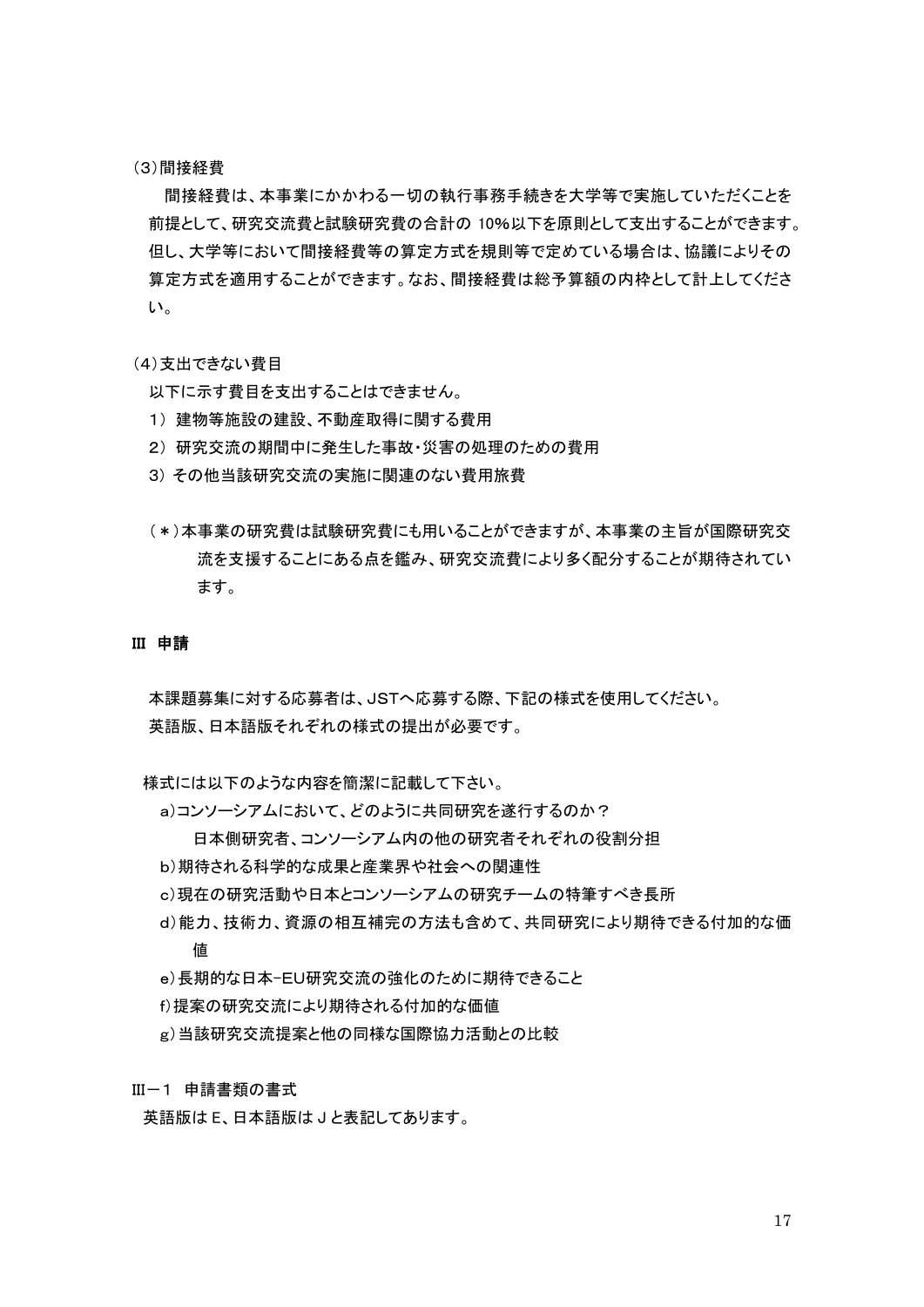- Form-1E/J 申請概要(研究課題名、研究代表者、研究期間)
- Form-2E/J 研究代表者情報(経歴(※))
- Form-3E/J 日本及びEUの研究交流者一覧 ((※※))
- Form-4E/J コンソーシアム全体の計画概要ー3ページ以内ー
- Form-5E/J コンソーシアムにおける日本の計画の概要ー6ページ以内ー
- Form-6E/J 研究交流計画
- Form-7E/J 年度毎の経費計画
- (※)日本研究代表者およびFP7コンソーシアムの研究代表者の略歴を記述してください。そ の中には、学歴、職歴(所属機関と役職)、所属学会、及び最近 5 年間の論文を含め てください。なお、A4サイズの1枚以内でお願いします。
- (※※) 日本研究代表者およびFP7コンソーシアムの研究代表者および、その他FP7コンソーシ アムに参加する研究者の一覧を作成下さい。その中には、現在の所属機関と役職を 含めてください。なお、A4サイズの1枚以内でお願いします。
- III-2 書式への記入

上記1項の書式すべてについて必要事項を記入して下さい。

III-3 研究者の申請書類の提出

研究領域 1~9、11~13、19 は〆切日が 2010 年 11 月 19 日(金)です。

研究領域 10、14~18、20 は、〆切日が 2011 年 2 月 2 日(水)です。

日本側研究者は府省共通研究開発管理システム(http://www.e-rad.go.jp/index.html)を通じて、 それぞれの〆切日の午後 5 時(日本標準時間)までに応募をして下さい。

(FP7に対する申請は、コンソーシアムの研究代表者を中心に、別途 EC DG RTD へ行ってくだ さい。)

#### IV 提案書の評価

IV-1. 評価手順

JSTにて選任された専門家で構成される委員会にて全ての提案書が評価されます。この評 価結果を元に、JSTが支援する課題を選定します。

委員会メンバーは、提案書を受領後決定いたします。

また、EC DG RTD が同時期に実施するFP7の Cooperation による「環境」分野のIー2. にあ げられる領域の公募に対して、日本の研究者が参加するFP7コンソーシアムが、EC DG RTDに て採択されることが条件となります。FP7コンソーシアムについては、EC DG RTD にて選定され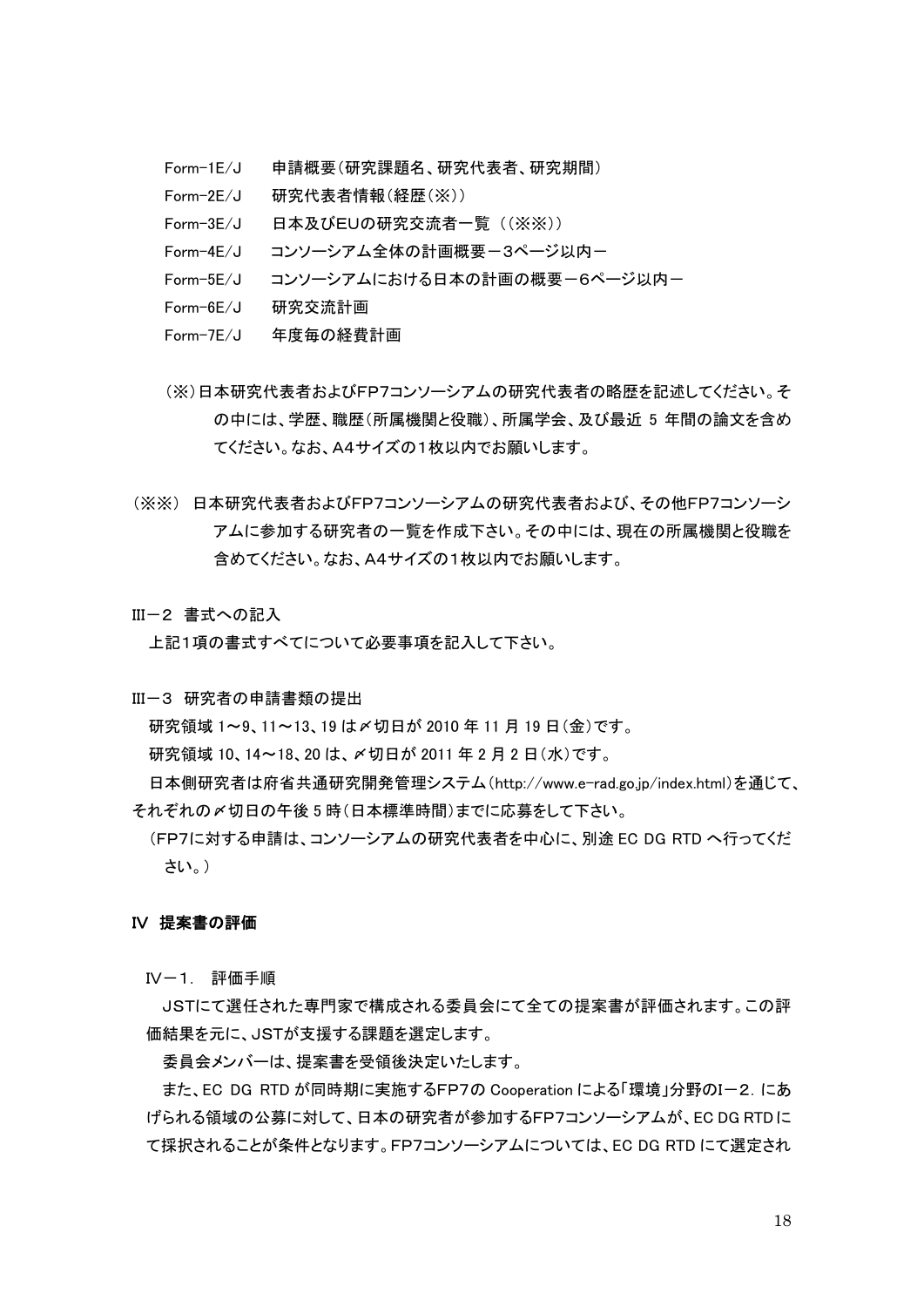た専門家で構成される委員会にて評価されます。

但し、参加するFP7コンソーシアムが EC DG RTD に採択されたとしても、必ずしもJSTに応 募した提案が採択されるとは限りません。

IV-2. 評価基準

以下の一般的な評価基準を適用します。

- 1) 制度の主旨及び対象分野への適合性 提案内容は制度の主旨及び対象分野に合致したものであり、且つ当該研究の基盤が整備 されていること
- 2) 研究代表者の適格性 研究代表者は提案課題を推進する上で十分な洞察力又は経験を有しており、当該事業で の支援期間中に継続して研究交流を円滑に推進できること
- 3) 計画の妥当性 計画は適切な研究交流実施体制、実施規模であること
- 4)研究交流の有効性

相手国との活発な研究交流が行われ、さらに当該研究交流によって以下の何れかが期待 できること

- 当該分野の新しい知の創造による画期的な科学技術の進展または新分野の開拓
- 相手国との研究交流において中心的役割を果たし得る研究者の育成
- 当該事業を端緒とした相手国との研究交流の持続的な発展
- 5)現在の研究活動

提案の研究交流が、日本とEUにおいてすでに進行中の研究を強化し、さらに付加的な価 値を創出する研究交流であること

IV-3. 選定の通知

支援プロジェクトの最終決定は 2011 年秋頃に応募者に通知する予定です。

#### V 提案採択後の研究代表者の責務

提案が採択された後、研究代表者と研究代表者の所属する研究機関は研究交流の実施や支 援費の使用にあたり、以下を遵守してください。

V-1.平成 21 年度対象制度公募におけるガイドライン報告書の提出について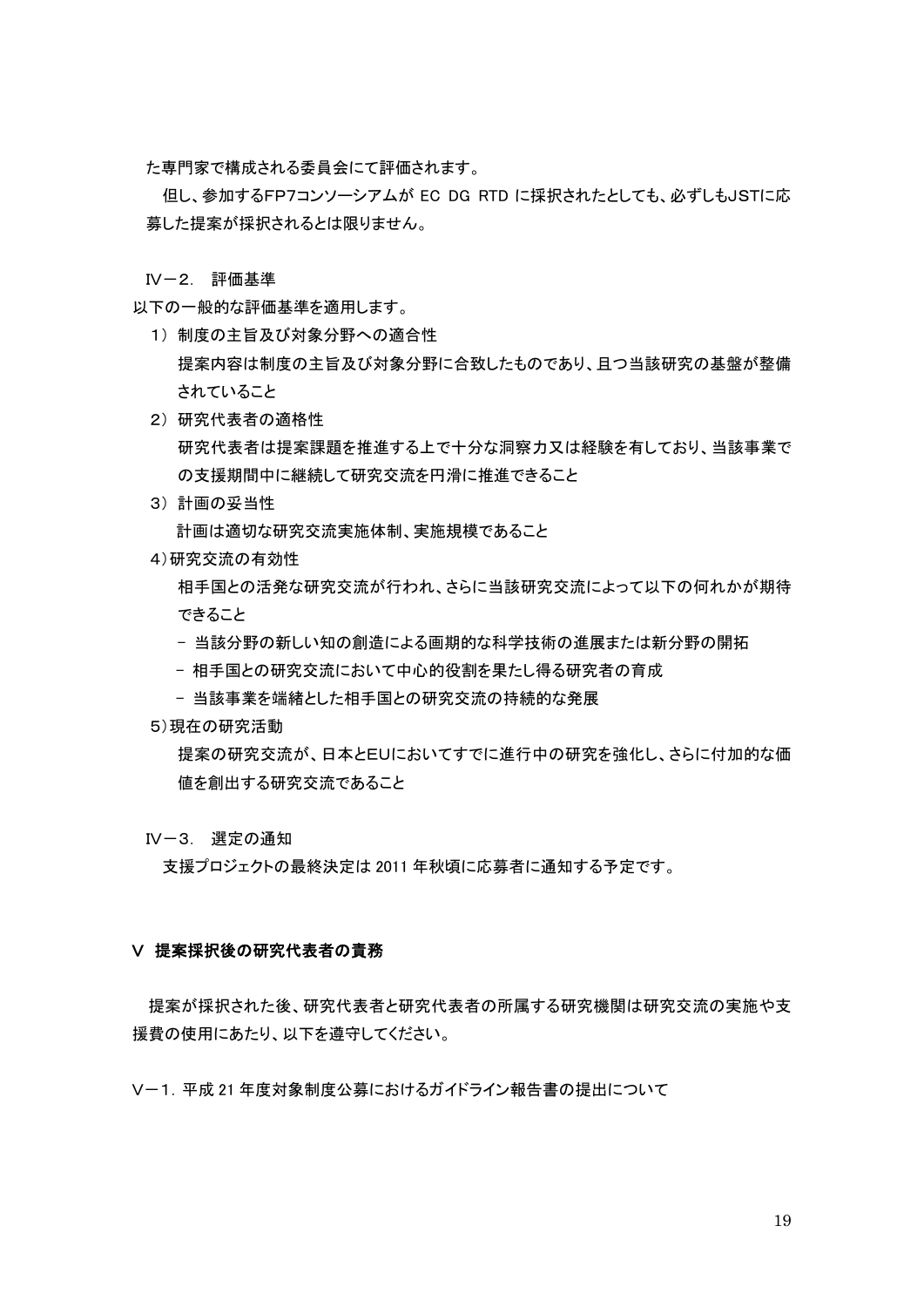(1) 研究機関における公的研究費の管理・監査のガイドライン(実施基準)に基づく体制整備 等の実施状況報告書の提出について

本事業の契約に当たり、各研究機関では標記ガイドラインに基づく研究費の管理・監査 体制の整備、及びその実施状況等についての報告書を提出することが必要です。(実施状 況報告書の提出がない場合の研究実施は認められないことがあります。)

このため、下記ホームページの様式及び提出方法に基づいて、契約予定日までに、研究機 関から文部科学省科学技術・学術政策局調査調整課競争的資金調整室に報告書が提出 されていることが必要です。

【URL】[http://www.mext.go.jp/a\\_menu/02\\_b/08191222/001.htm](http://www.mext.go.jp/a_menu/02_b/08191222/001.htm)

提出期限等、報告書提出の詳細は、採択決定後、JST総務部研究機関監査室より文書 にてお知らせいたします。(なお、JSTは、報告書が提出されていることを確認した上で、契 約を締結いたします。)

ただし、2009年4月以降、既に、別途の事業の応募等に際して報告書を提出している場合 は、今回新たに報告書を提出する必要はありません。その場合は、申請にあたり、「実施状 況報告書は○年○月○日に提出済み」である旨の書面(様式自由)を同封してください。

また、2011 年度以降も継続して事業を実施する場合は、2010 年秋頃に、再度報告書の 提出が求められる予定ですので、文部科学省あるいは独立行政法人科学技術振興機構 からの周知等に十分ご留意ください。報告書の提出の後、必要に応じて、文部科学省(資 金配分機関を含みます)による体制整備等の状況に関する現地調査に協力をいただくこと があります。なお、報告内容に関して、平成 19 年 5 月 31 日付け科学技術・学術政策局長 通知で示している「必須事項」への対応が不適切・不十分である等の問題が解消されない と判断される場合には、研究費を交付しないことがあります。

(2) 採択された課題に関する情報の取扱い

採択された個々の課題に関する情報(制度名、研究課題名、研究代表者名、予算額及 び実施期間)については、「独立行政法人等の保有する情報の公開に関する法律」(平成 13 年法律第 140 号)第 5 条第1号イに定める「公にすることが予定されている情報」である ものとします。これらの情報については、採択後適宜機構のホームページにおいて公開し ます。

(3) 府省共通研究開発管理システム(e-Rad)からの政府研究開発データベース(※)への情 報提供等

文部科学省が管理運用する府省開発共通研究管理システム(e-Rad)を通じ、内閣府の 作成する標記データベースに、各種の情報を提供することがあります。

※ 国の資金による研究開発について適切に評価し、効果的・効率的に総合戦略、資源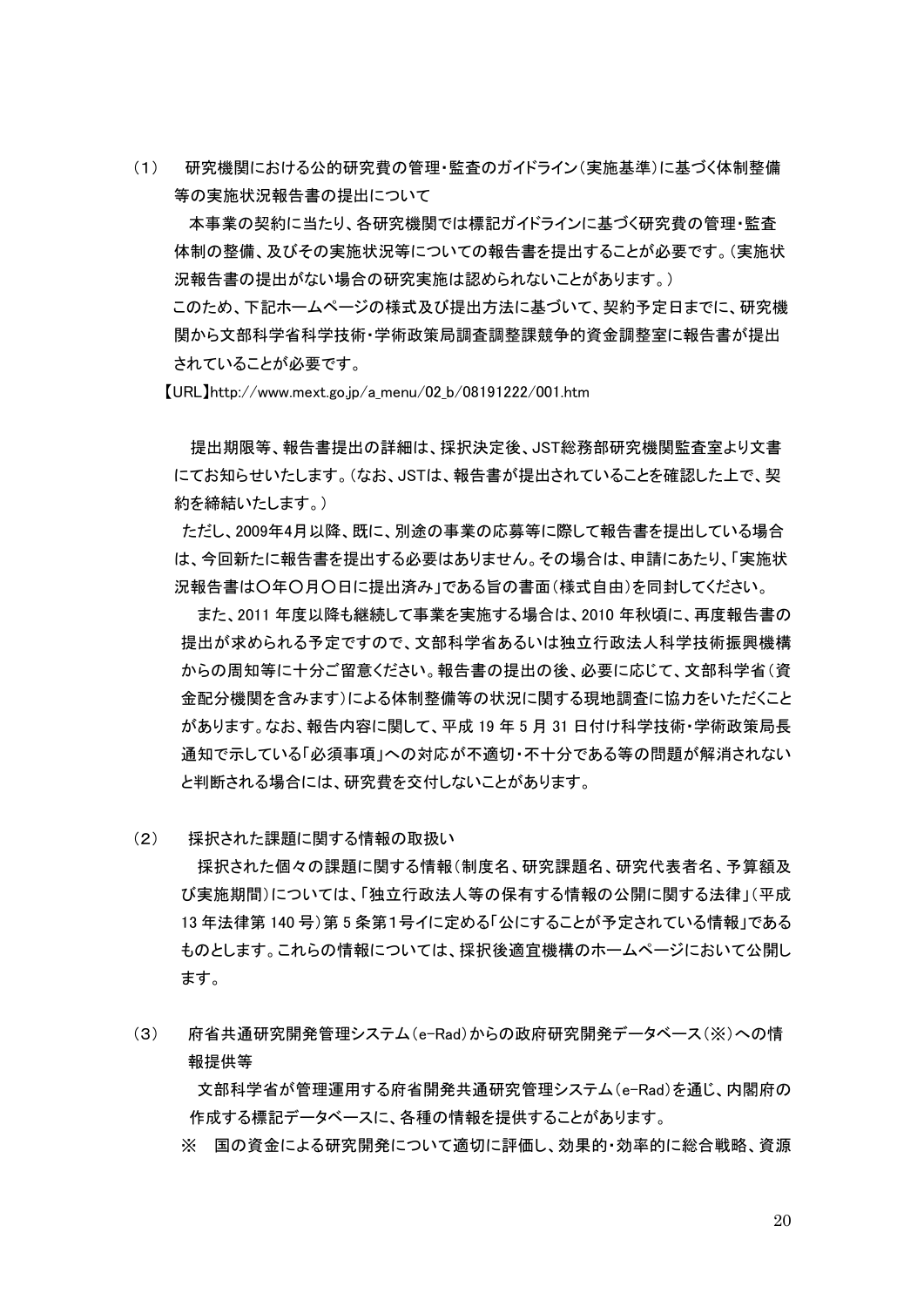配分等の方針の企画立案を行うため、内閣府総合科学技術会議が各種情報につい て、一元的・網羅的に把握し、必要情報を検索・分析できるデータベースを構築してい ます。

(4) 不合理な重複・過度の集中

不合理な重複・過度の集中を排除するために必要な範囲内で、応募(又は採択課題・事 業)内容の一部に関する情報を、府省共通研究開発システム(e-Rad)などを通じて、他府 省を含む他の競争的資金の担当部門に情報提供する場合があります。(また、他の競争 的資金制度におけるこれらの重複応募等の確認を求められた際に、同様に情報提供を行 う場合があります。)

V-2.年度毎の進捗報告

研究代表者は毎年度終了後速やかに研究交流の進捗状況報告を、また研究代表者の所属す る大学等は支援費の経理報告をJSTに提出していただきます。

(EC DG RTD への報告は、FP7募集要領等をご確認下さい。)

V-3.終了報告

研究代表者は国際研究交流期間が終了した時に期間内に実施した研究交流及び経理の終了 報告を、速やかにJSTに提出していただきます。

この終了報告には、FP7コンソーシアムにおける共同研究の全体概要(最大 A4 で 5 枚)を含め てください。

なお、研究交流の成果を学会等で外部発表した場合には、終了報告書に発表内容の別刷り等 を添付して下さい。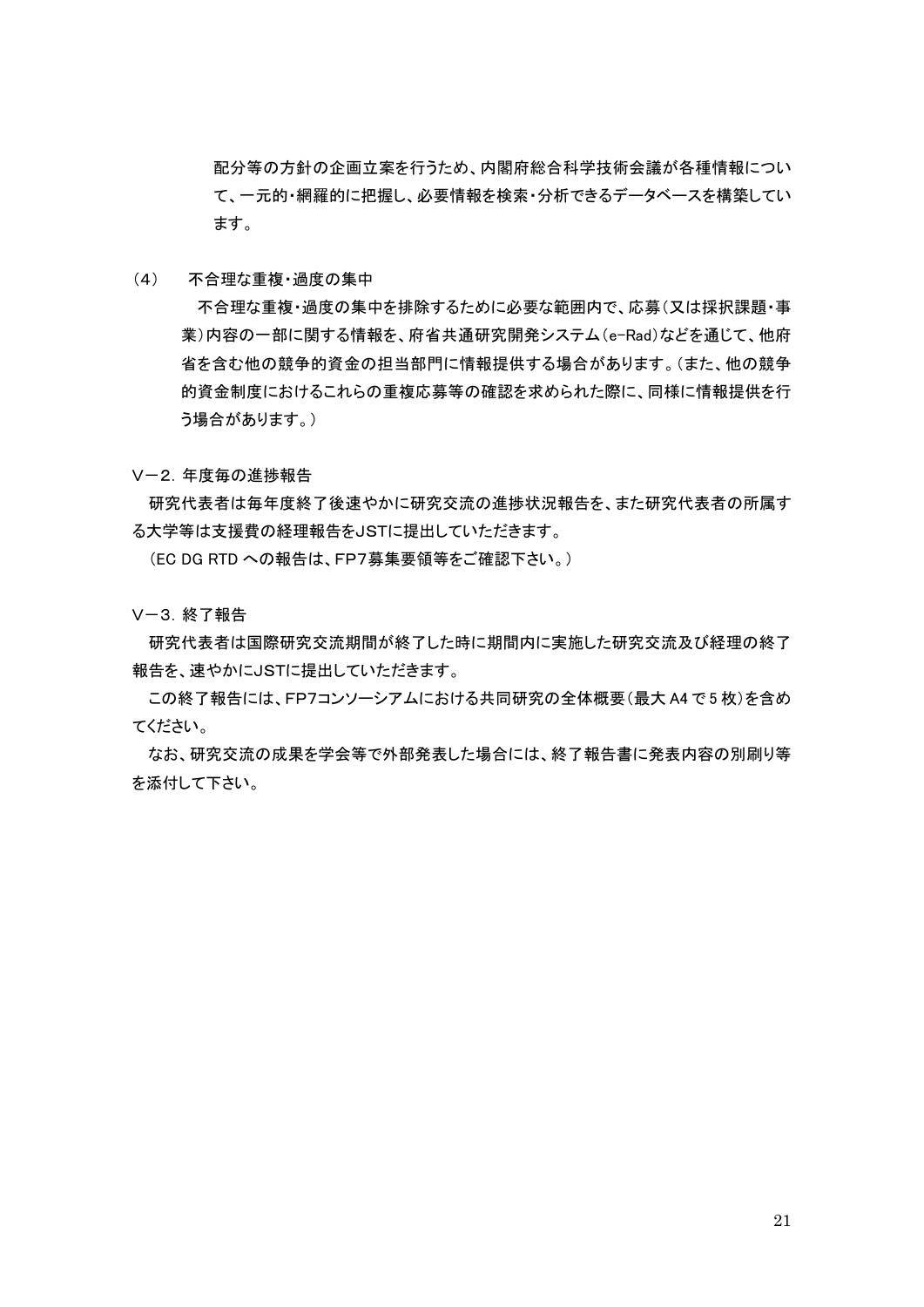日本側の申請者からのお問い合わせは、以下にお願いします。



FP7に関するお問い合わせは、EC DG RTD が運営する下記のサイトよりお願いします。 CORDIS[:http://cordis.europa.eu/fp7/home\\_en.html](http://cordis.europa.eu/fp7/home_en.html)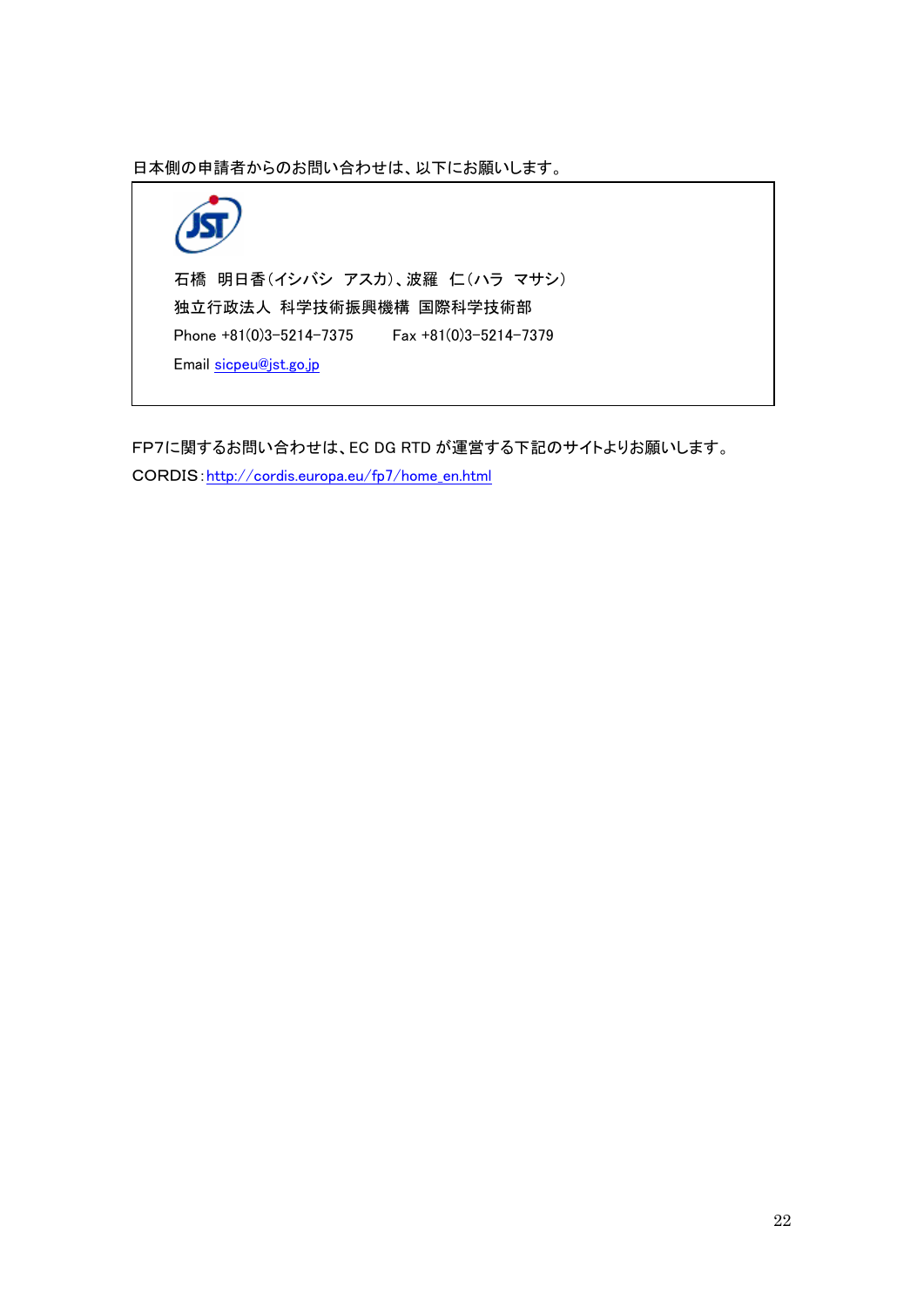#### 日本側応募者への追加的注意事項

I. 研究機関における公的研究費の管理・監査のガイドライン(実施基準)について

1 研究機関における公的研究費の管理・監査のガイドライン(実施基準)に基づく体制整備等の実 施状況報告書の提出について

 本事業の契約に当たり、各研究機関では標記ガイドラインに基づく研究費の管理・監査体制の 整備、及びその実施状況等についての報告書を提出することが必要です。(実施状況報告書の 提出がない場合の研究実施は認められないことがあります。

このため、下記ホームページの様式及び提出方法に基づいて、契約予定日までに、研究機関 から文部科学省科学技術・学術政策局調査調整課競争的資金調整室に報告書が提出されてい ることが必要です。

#### 【URL】

[http://www.mext.go.jp/a\\_menu/02\\_b/08191222/001.htm](http://www.mext.go.jp/a_menu/02_b/08191222/001.htm)

 提出期限等、報告書提出の詳細は、採択決定後、JST 総務部研究機関監査室より文書にてお 知らせいたします。(なお、JST は、報告書が提出されていることを確認した上で、契約を締結いた します。)

 ただし、平成 21 年 4 月以降、別途の事業の応募等に際して報告書を提出している場合は、今回 新たに報告書を提出する必要はありません。その場合は、申請にあたり、「実施状況報告書は○ 年○月○日に提出済み」である旨の書面(様式自由)を同封してください。

 また、平成23年度以降も継続して事業を実施する場合は、平成22年秋頃に、再度報告書の 提出が求められる予定ですので、文部科学省あるいは独立行政法人科学技術振興機構からの 周知等に十分ご留意ください。

(1) 採択された課題に関する情報の取扱い

採択された個々の課題に関する情報(制度名、研究課題名、研究代表者名、予算額及び実施 期間)については、「独立行政法人等の保有する情報の公開に関する法律」(平成13年法律第 140号)第5条第1号イに定める「公にすることが予定されている情報」であるものとします。これら の情報については、採択後適宜機構のホームページにおいて公開します。

(2)府省共通研究開発管理システム(e-Rad)からの政府研究開発データベース<sup>\*</sup>への情報提供等 文部科学省が管理運用する府省開発共通研究管理システム(e-Rad)を通じ、内閣府の作成す る標記データベースに、各種の情報を提供することがあります。

\* 国の資金による研究開発について適切に評価し、効果的・効率的に総合戦略、資源配分等の 方針の企画立案を行うため、内閣府総合科学技術会議が各種情報について、一元的・網羅的に 把握し、必要情報を検索・分析できるデータベースを構築しています。

#### (3) 不合理な重複・過度の集中

不合理な重複・過度の集中を排除するために必要な範囲内で、応募(又は採択課題・事業)内 容の一部に関する情報を、府省共通研究開発システム(e-Rad)などを通じて、他府省を含む他の 競争的資金の担当部門に情報提供する場合があります。(また、他の競争的資金制度におけるこ れらの重複応募等の確認を求められた際に、同様に情報提供を行う場合があります。)

2. 日本側研究者への注意事項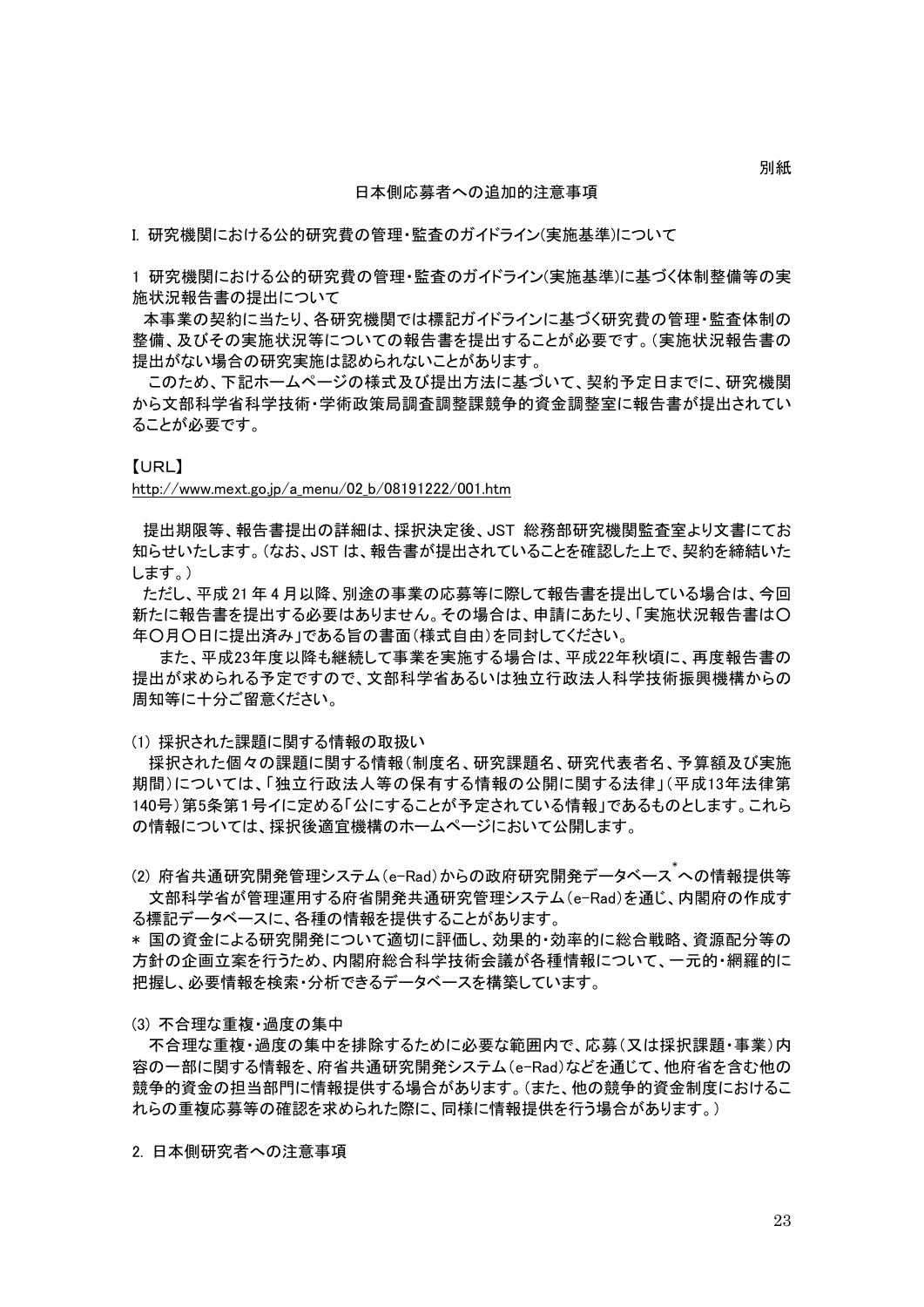(1) 安全保障貿易管理に伴う各種規制

研究機材の輸出のみならず、技術データや技術支援については、輸出規制の対象となること がありますので、本邦の法律・制度、相手国の法律・制度及び国際ルールを十分に遵守してくださ い。

【参考】

「経済産業省」ホームページ http://www.meti.go.jp/policy/anpo/index.html

(抜粋)

「近年、我が国の重要な先端技術情報が海外へ不用意に流出し我が国の産業競争力等に影響 を及ぼしているとの指摘や報道等が数多く見受けられます。他方、安全保障貿易管理の観点から も、不注意な技術の漏えいにより、大量破壊兵器等の開発、製造又は使用に係る技術が懸念国 やテロリストに渡れば、我が国や国際社会の平和及び安全の維持に多大な影響を及ぼしかねな いため、安全保障上の機微な技術を保有する者には、慎重な対応が求められます。」(同URLに 掲載の「安全保障貿易管理に係る機微技術管理ガイダンス(平成20年1月)」より抜粋)

なお、相手国からの情報や資料、サンプルの持ち帰りについては、相手国の法令にも従ってく ださい。研究計画上、相手国における生物遺伝資源等を利用する場合には、関連条約等(生物多 様性条約、バイオセイフティに関するカルタヘナ議定書)の批准の有無、コンプライアンス状況等 について、あらかじめ十分な確認をお願いします。

生物遺伝資源へのアクセス、及び生物多様性条約の詳細については、下記ホームページをご 参照ください。

### 【参考】

「財団法人バイオインダストリー協会」ホームページ http://www.mabs.jp/index.html "Convention on Biological Diversity"ホームページ http://www.cbd.int/

(2) 生命倫理及び安全の確保

ライフサイエンスに関する研究については、生命倫理及び安全の確保に関し、各府省が定める 法令・省令・倫理指針等を遵守してください。研究者が所属する機関の長等の承認・届出・確認等 が必要な研究については、必ず所定の手続きを行ってください。

各府省が定める法令等の主なものは以下の通りですが、このほかにも研究内容によって法令 等が定められている場合がありますので、ご留意ください。

- 1) ヒトに関するクローン技術等の規制に関する法律(平成12年法律第146号)
- 2) 特定胚の取扱いに関する指針(平成13年文部科学省告示第173号)
- 3) ヒトES細胞の樹立及び使用に関する指針(平成19年文部科学省告示第87号)
- 4) ヒトゲノム・遺伝子解析研究に関する倫理指針(平成16年文部科学省・厚生労働省・経済 産業省告示第1号)
- 5) 医薬品の臨床試験の実施の基準に関する省令(平成9年厚生省令第28号)
- 6) 手術等で摘出されたヒト組織を用いた研究開発の在り方について(平成10年厚生科学審議 会答申)
- 7) 疫学研究に関する倫理指針(平成19年文部科学省・厚生労働省告示第1号)
- 8) 遺伝子治療臨床研究に関する指針(平成16年文部科学省・厚生労働省告示第2号)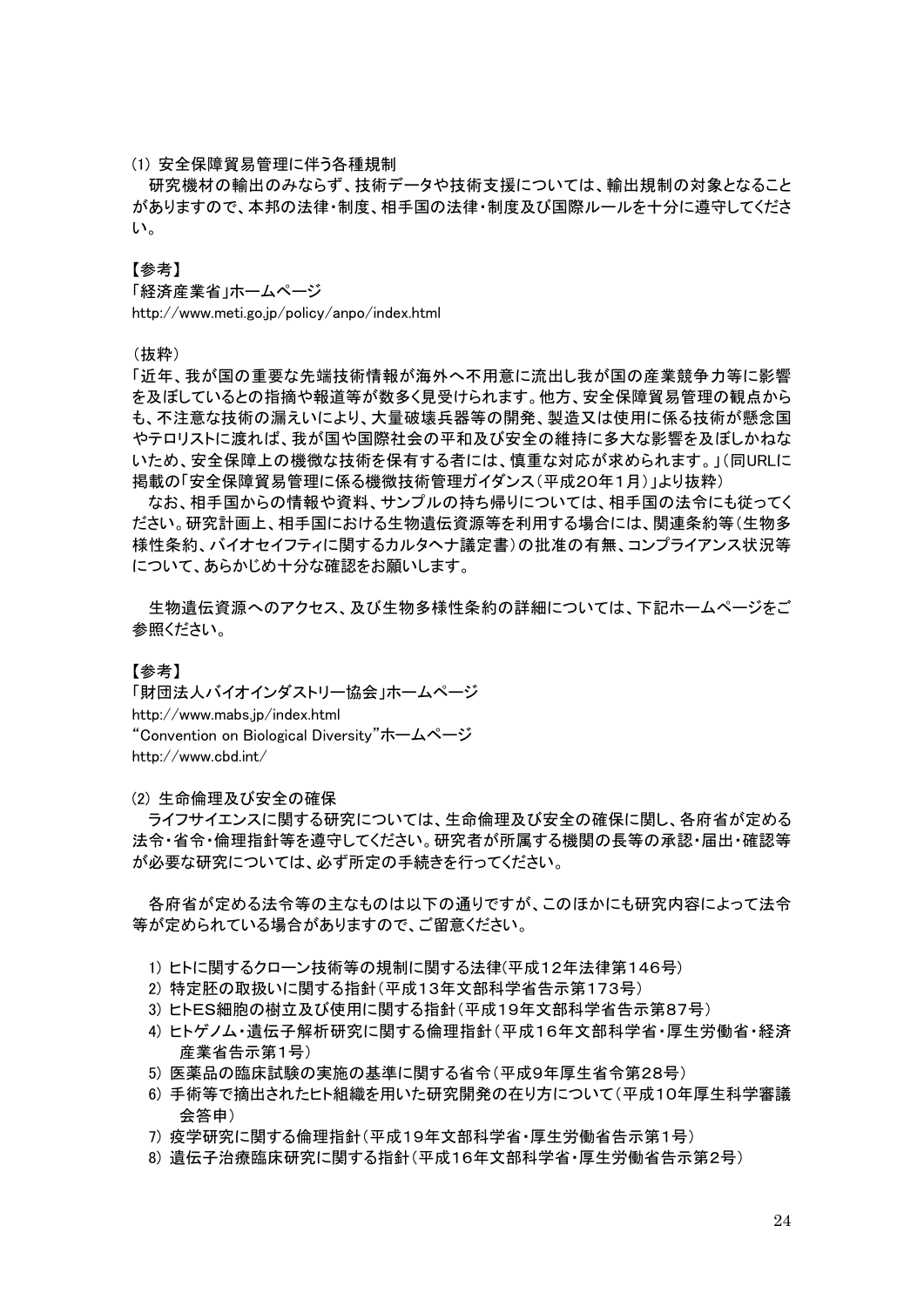- 9) 臨床研究に関する倫理指針(平成20年厚生労働省告示第415号 平成20年7月31日改 訂、平成21年4月1日施行)
- 10) 遺伝子組換え生物等の使用等の規制による生物の多様性の確保に関する法律(平成15 年法律第97号)

なお、文部科学省における生命倫理及び安全の確保について、詳しくは下記のURLをご参照く ださい。

#### 【参考】

「文部科学省」ホームページ『生命倫理・安全に対する取組』 http://www.mext.go.jp/a\_menu/shinkou/seimei/main.html

(3) 各種サンプルや試料の取り扱い

研究計画上、相手国におけるサンプルや試料を必要とする研究又は調査を含む場合は、生物 資源等の取扱いについて、必ず応募に先立って適切な対応を行ってください。

(4) 人権及び利益の保護

研究計画上、相手方の同意・協力や社会的コンセンサスを必要とする研究又は調査を含む場 合には、人権及び利益の保護の取扱いについて、必ず応募に先立って適切な対応を行ってくださ い。

(5) 社会的・倫理的配慮

社会・倫理面等の観点から、研究計画上及び実施の過程で、国内外において容認されがたい と認められるものについては、選考の段階で不採択となります。また、上記の注意事項に違反し た場合、その他何らかの不適切な行為が行われた場合には、採択の取り消し又は研究の中止、 研究費等の全部又は一部の返還、及び事実の公表の措置等を取ることがあります。

(6) 研究者の安全に対する責任

本事業の研究交流期間中に生じた傷害、疾病等の事故について、JSTは一切の責任を負いま せん。

(7) 研究成果の軍事転用の禁止

本事業の研究交流から生ずる研究成果の軍事転用は、一切禁止します。

II. e-Rad システムの操作方法に関する問い合わせ先

本制度・事業に関する問い合わせは、従来通り国際科学技術部事業実施担当にて受付けます。 システムの操作方法に関する問い合わせは、ヘルプデスクにて受付けます戦略的国際科学技術 協力推進事業のホームページおよびシステムのポータルサイト(以下、「ポータルサイト」という。) をよく確認の上、問い合わせてください。なお、審査状況、採否に関する問い合わせには一切回 答できません。

○戦略的国際科学技術協力推進事業のホームページhttp://www.jst.go.jp/inter/index.html ○ポータルサイト:http://www.e-rad.go.jp/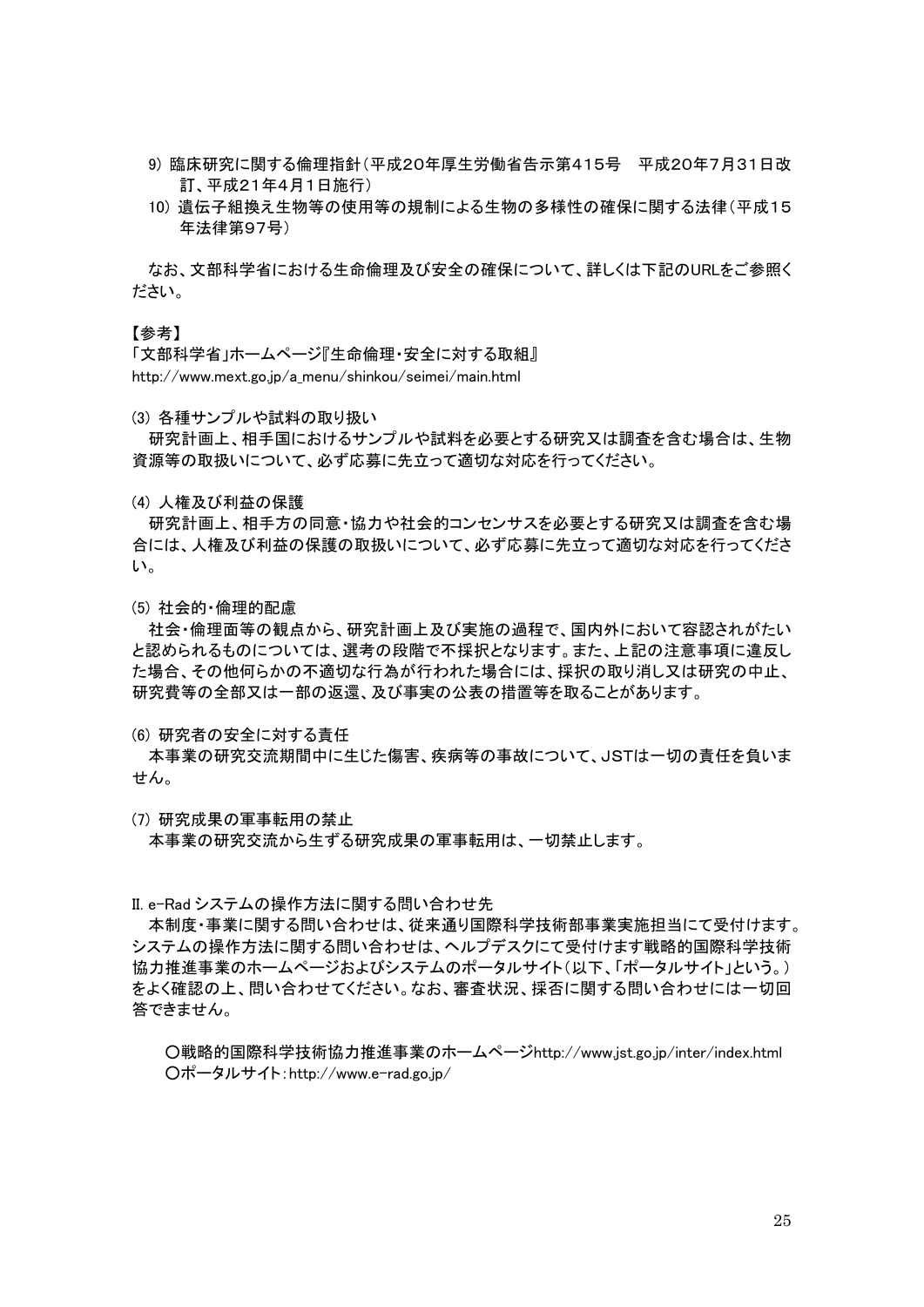(問い合わせ先一覧)

| 制度・事業に関する問い合わせお<br>よび提出書類作成・提出に関する<br>手続き等に関する問い合わせ | 戦略的国際科学技術協力<br>推進事業<br>国際科学技術部<br>事業実施担当<br>石橋、波羅 | 03-5214-7375(直通)<br>$03 - 5214 - 7379$ (FAX)<br>sicpeu @jst.go.jp                                   |
|-----------------------------------------------------|---------------------------------------------------|-----------------------------------------------------------------------------------------------------|
| 府省共通研究開発管理システム<br>(e-Rad)の操作方法に関する問い<br>合わせ         | 府省共通研究開発管理シス<br>テム(e-Rad)ヘルプデスク                   | $0120 - 066 - 877$<br>(受付時間帯)<br>午前9:30 ~ 午後5:30<br>※土曜日、日曜日、国民の祝日 お<br>よび年末年始(12月29日~ 1月3<br>日)を除く |

※「e-Rad」とは、府省共通研究開発管理システムの略称で、Research and Development(科学技 術のための研究開発)の頭文字に、Electronic(電子)の頭文字を冠したものです。

#### (1)システムの使用に当たっての留意事項

① システムによる応募

システムによる応募は、平成20年1月より稼働の「府省共通研究開発管理システム (e-Rad)」にて受付けます。

操作方法に関するマニュアルは、ポータルサイト(http://www.e-rad.go.jp/)から参照また はダウンロードすることができます。システム利用規約に同意の上、応募してください。

② システムの利用可能時間帯

(月~金) 午前6:00から翌午前2:00まで

(日曜日) 午後6:00から翌午前2:00まで

土曜日は運用停止とします。なお、祝祭日であっても上記の時間帯は利用可能です。 ただし、上記利用可能時間内であっても保守・点検を行う場合、システムの運用停止を行 うことがあります。運用停止を行う場合は、ポータルサイトにて予めお知らせします。

③ 研究機関の登録

研究者が研究機関を経由して応募する場合、所属する研究機関は応募時までに登録 されていることが必要となります。

研究機関の登録方法については、ポータルサイトを参照してください。登録手続きに日 数を要する場合がありますので、2週間以上の余裕をもって登録手続きをしてください。 なお、一度登録が完了すれば、他制度・事業の応募の際に再度登録する必要はありま せん。また、他制度・事業で登録済みの場合は再度登録する必要はありません。 なお、ここで登録された研究機関を所属研究機関と称します。

④ 研究者情報の登録

研究課題に応募する研究代表者および研究に参画する研究分担者は研究者情報を登 録し、システムログインID、パスワードを取得することが必要となります。

所属研究機関に所属している研究者の情報は所属研究機関が登録します。なお、文部 科学省の科学研究費補助金制度で登録されている研究者情報は、既にこのシステムに登 録されています。

所属研究機関に所属していない研究者の情報は、府省共通研究開発管理システム運用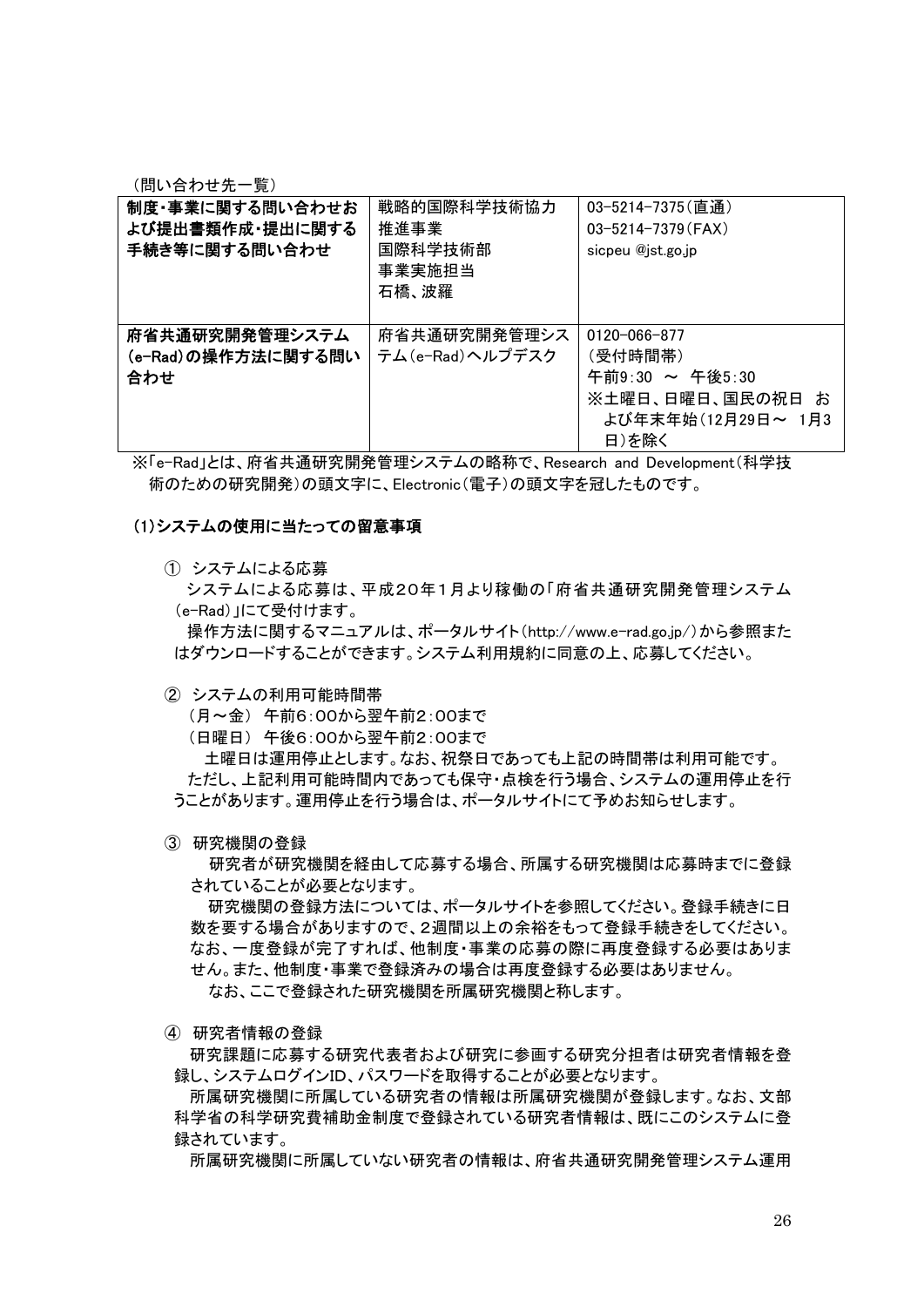担当で登録します。必要な手続きはポータルサイトを参照してください。

⑤ 個人情報の取扱い

応募書類等に含まれる個人情報は、不合理な重複や過度の集中の排除のため、他府 省・

独立行政法人を含む他の研究資金制度・事業の業務においても必要な範囲で利用(デー タの電算処理及び管理を外部の民間企業に委託して行わせるための個人情報の提供を 含む)する他、府省共通研究開発管理システム(e-Rad)を経由し、内閣府の「政府研究開 発データベース」へ提供します。

(2)システムを利用した応募の流れ

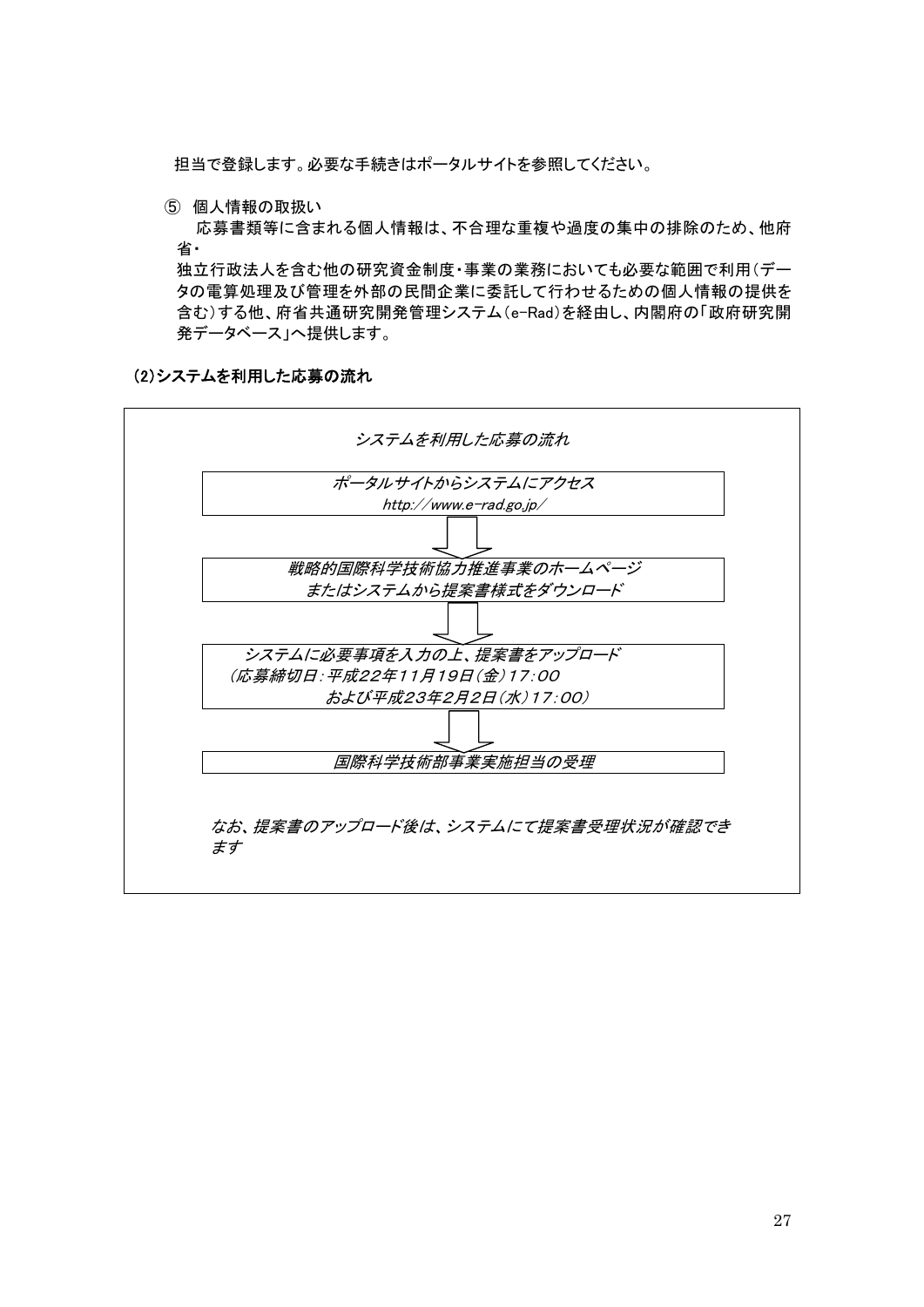## (3)提案書類の注意事項

| ポータル<br>サイト | http://www.e-rad.go.jp/                                                     |  |  |
|-------------|-----------------------------------------------------------------------------|--|--|
| 提出締切        | 平成22年11月19日(金)17:00および平成23年2月2日(水)17:00                                     |  |  |
| 注意事項        |                                                                             |  |  |
|             | ・ システムを利用の上、提出してください。                                                       |  |  |
| ・システムの      | システムの操作マニュアルは、上記ポータルサイトよりダウンロードできます。                                        |  |  |
| 利用方法        |                                                                             |  |  |
|             | 制度・事業内容を確認の上、所定の様式ファイルをダウンロードしてください。                                        |  |  |
|             | 提案書類(アップロードファイル)はWord、一太郎、PDFのいずれかの形式に                                      |  |  |
| ・応募書類様      | て作成し、応募してください。Word、一太郎、PDFのバージョンについては、操                                     |  |  |
| 式のダウンロ      | 作マニュアルを参照してください。                                                            |  |  |
| ード          |                                                                             |  |  |
|             | 提案書に貼り付ける画像ファイルの種類は「GIF」、「BMP」、「JPEG」、「PNG」形                                |  |  |
|             | 式のみとしてください。それ以外の画像データを貼り付けた場合、正しくPDF形                                       |  |  |
| ・ファイル種別     | 式に変換されません。画像データの貼り付け方については、操作マニュアルの                                         |  |  |
|             | 操作方法を参照してください。                                                              |  |  |
|             |                                                                             |  |  |
|             | ・ アップロードできるファイルの最大容量は下表の通りです。それを超える容量                                       |  |  |
| ・画像ファイル     | のファイルは国際科学技術部事業実施担当へ問い合わせてください。                                             |  |  |
| 形式          | 最大サイズ<br>ファイル                                                               |  |  |
|             | 公募<br>3Mbyte                                                                |  |  |
|             | 交付・委託契約手続き<br>1 Mbyte                                                       |  |  |
|             | 成果概要<br>3Mbyte                                                              |  |  |
| ・ファイル容量     | 成果報告書<br>5Mbyte                                                             |  |  |
|             | 実績·完了報告書<br>1 Mbyte                                                         |  |  |
|             | 提案書類は、アップロードを行うと、自動的にPDFファイルに変換します。外字<br>や特殊文字等を使用した場合、文字化けする可能性がありますので、変換さ |  |  |
|             | れたPDFファイルの内容をシステムで必ず確認してください。利用可能な文字                                        |  |  |
|             | に関しては、操作マニュアルを参照してください。                                                     |  |  |
|             | <所属研究機関を経由する場合>                                                             |  |  |
|             | 研究者が所属研究機関へ提出するまでは提案内容を修正する事が可能です。                                          |  |  |
|             | 所属研究機関へ提出した時点で修正することができません。修正する場合は、                                         |  |  |
| ・提案書アップ     | 所属研究機関へ修正したい旨を連絡してください。                                                     |  |  |
| ロード         | <所属研究機関を経由しない場合>                                                            |  |  |
|             | 研究者が配分機関へ提出するまでは提案内容を修正する事が可能です。                                            |  |  |
|             | 配分機関へ提出した時点で修正することができません。修正する場合は、国際                                         |  |  |
|             | 科学技術部へ修正したい旨を連絡してください。                                                      |  |  |
|             |                                                                             |  |  |
| ・提案書アップ     | 提出締切日までにシステムの「受付状況一覧画面」の受付状況が「配分機関                                          |  |  |
| ロード後の修      | 受付中」となっていない提案書類は無効となります。提出締切日までに「配分機                                        |  |  |
| 正           | 関受付中」にならなかった場合は、所属研究機関まで至急連絡してください。所<br>属研究機関に所属していない研究者は、ヘルプデスクまで連絡してください。 |  |  |
|             |                                                                             |  |  |